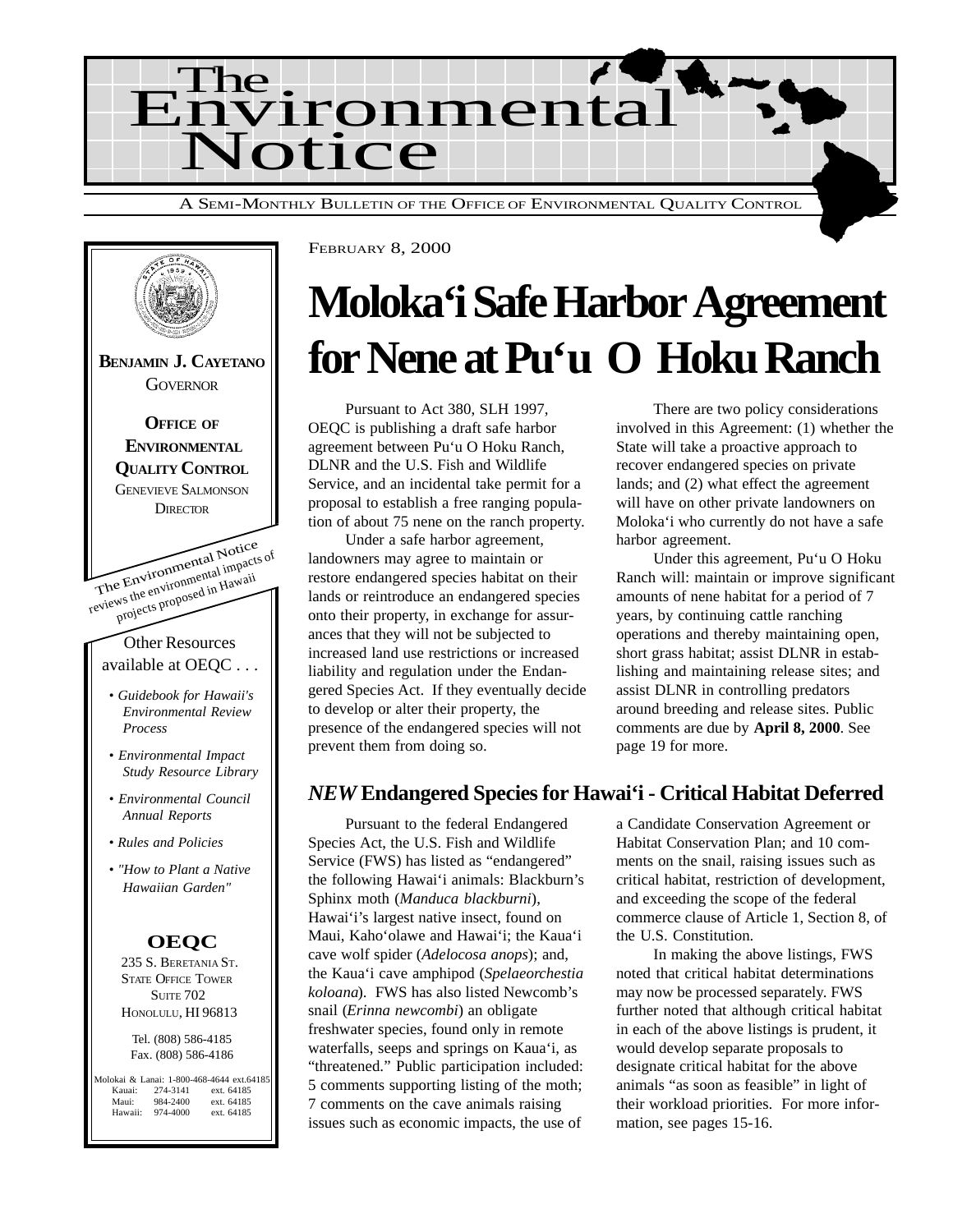# Table of Contents

#### FEBRUARY 8, 2000

### **1** Oahu Notices

| <b>Draft Environmental Assessments</b>                       |  |
|--------------------------------------------------------------|--|
| <b>Final Environmental Assessments (FONSI)</b>               |  |
| <b>Previously Published Projects Pending Public Comments</b> |  |
|                                                              |  |

[Draft Environmental Impact Statements .............................................. 4](#page-4-0)

## 3 **[Maui Notices](#page-5-0)**

#### **Draft Environmental Assessments**

| (1) Punana Leo O Maui Hawaiian Language Preschool and |
|-------------------------------------------------------|
|                                                       |

#### **Final Environmental Assessments/ Findings of No Significant Impacts (FONSI)**

| PHRILES OF TWO SIGNAL AMPRILS (POTSE)                        |  |
|--------------------------------------------------------------|--|
|                                                              |  |
| <b>Previously Published Projects Pending Public Comments</b> |  |

[Draft Environmental Assessments ......................................................6](#page-6-0)

### 2 **[Molokai Notices](#page-7-0)**

| <b>Previously Published Projects Pending Public Comments</b> |  |
|--------------------------------------------------------------|--|
|                                                              |  |

### 7 **Kauai Notices**

| <b>Previously Published Projects Pending Public Comments</b> |  |
|--------------------------------------------------------------|--|
|                                                              |  |

## 6 **Hawaii Notices**

#### **Draft Environmental Assessments**

| (1) Heffner Property Improvements (After-the-Fact), Kehena  8 |  |
|---------------------------------------------------------------|--|
|                                                               |  |
| <b>Final Environmental Assessments/</b>                       |  |
| Findings of No Significant Impacts (FONSI)                    |  |
|                                                               |  |
| <b>Previously Published Projects Pending Public Comments</b>  |  |
|                                                               |  |
|                                                               |  |

## V **Pollution Control Permits**

|--|

## s **Shoreline Notices**

## S **DOH Enforcement Notices**

Summary of DOH Inspection and Enforcement Actions.................... 12 [Formal Enforcement Actions and Settlements Completed by DOH ... 13](#page-13-0)

### ^ **Coastal Zone News**

| (1) Federal Grant Application for Maintenance Dredging at       |  |
|-----------------------------------------------------------------|--|
|                                                                 |  |
| (2) Federal Grant Application for Maintenance Dredging at       |  |
|                                                                 |  |
| (3) Federal Grant Application to Widen the Access Road Entrance |  |
|                                                                 |  |
|                                                                 |  |
| (5) Kalopa Bridge Replacement, Hamakua, County of Hawaii  15    |  |
| (6) Inoino Bridge Replacement, Hamakua, County of Hawaii  15    |  |
|                                                                 |  |

## I **Federal Notices**

## ] **Environmental Council Notices**

|--|

## A **Endangered Species Notices**

|--|--|



*OEQC intends to make the information in this bulletin accessible to everyone. Individuals that require this material in a different format (such as large type or braille), should contact our office for assistance.*

| <b>The Environmental Notice</b> | <b>Office of Environmental Quality Control</b> | Page 2 |
|---------------------------------|------------------------------------------------|--------|
|                                 |                                                |        |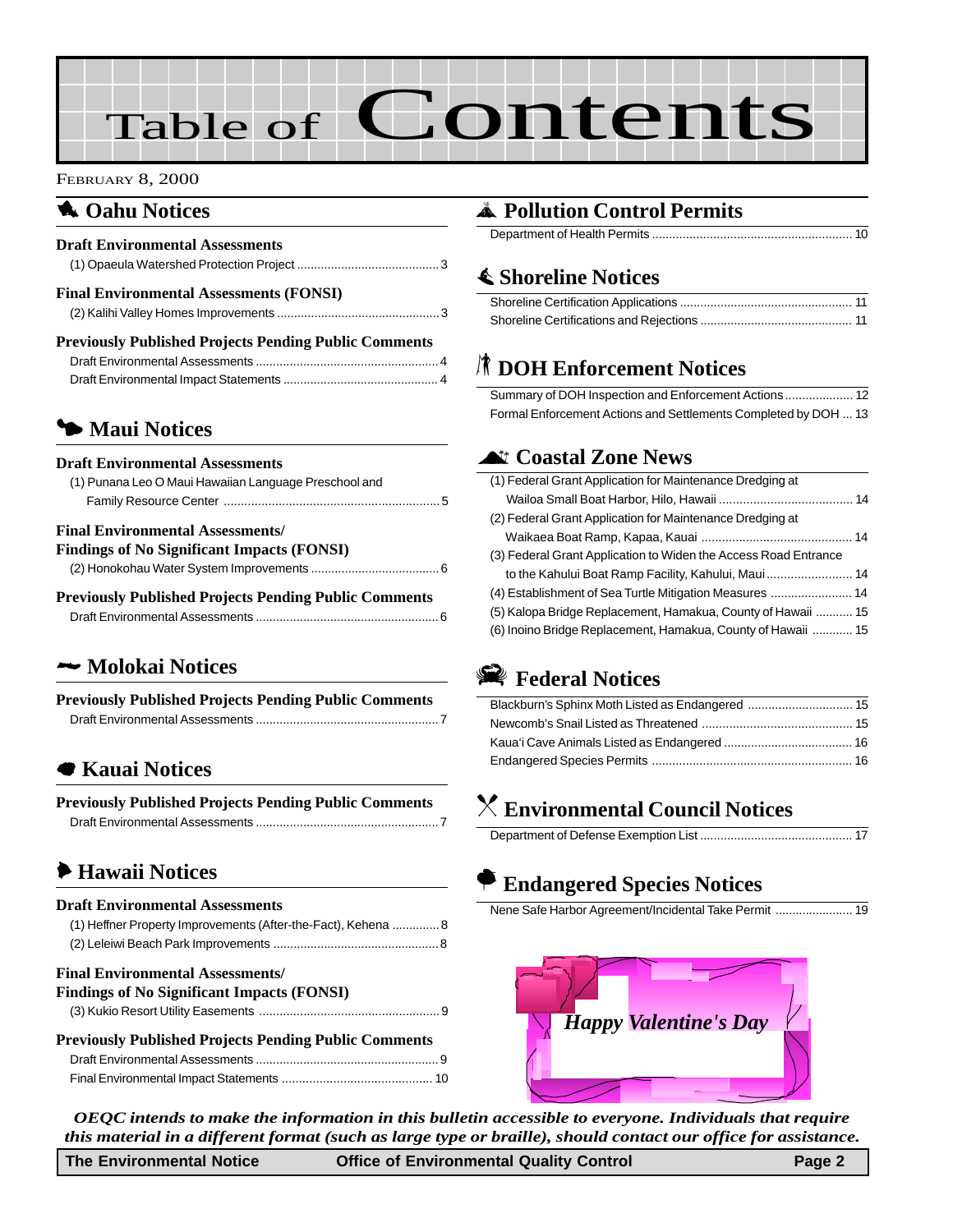**Oahu Notices**

## **Draft Environmental Assessments**

## 1 **(1) Opaeula Watershed Protection Project**

| District:             | Waialua                                     |
|-----------------------|---------------------------------------------|
| TMK:                  | $1 - 6 - 3 - 01$                            |
| Applicant:            | Kamehameha Schools                          |
|                       | 567 South King Street, Suite 200            |
|                       | Honolulu, Hawaii 96813                      |
|                       | Contact: Manabu Tagomori (534-3866)         |
|                       | <b>Approving Agency/Accepting</b>           |
| <b>Authority:</b>     | Department of Land and Natural Resources    |
|                       | 1151 Punchbowl Street, Room 220             |
|                       | Honolulu, Hawaii 96813                      |
|                       | Contact: Sam Lemmo (587-0381)               |
| <b>Public Comment</b> |                                             |
| <b>Deadline:</b>      | March 9, 2000                               |
| Status:               | DEA First Notice pending public comment.    |
|                       | Address comments to the applicant with      |
|                       | copies to the approving agency or accepting |
|                       | authority and OEOC.                         |

#### **Permits**

**Required**: BLNR permit

Kamehameha Schools Bishop Estate, in a cooperative effort with the U.S. Army Garrison-Hawaii, the U.S. Fish and Wildlife Service, and the State of Hawaii Division of Forestry and Wildlife, proposes to construct a pig exclosure fence in the uppermost portion of the Opaeula Stream drainage, Ko'olau Mountains, Oahu. The project includes the construction of approximately 2.25 miles of 42" hogwire fence and construction of a 12' by 16' wooden platform to serve as a tent pad for resource management crews. The project will enclose about 150 acres of native Ko'olau wet forest. The project is part of ongoing efforts to protect native forest ecosystems, and rare, threatened and/or endangered flora and fauna found in the area. Eight species of listed, proposed, candidate, or rare plant species and two endangered tree snail species are found in the project area.

Construction of this fence will require hand clearing a 10 foot wide corridor through vegetation for the fence line. The proposed project is expected to generate short term impacts to soil quality along the fence line, some impacts to common native vegetation, and may slightly change the Ko'olau summit trail alignment. These short-term impacts will be mitigated through the long-term benefit to the ecosystem by the removal of the negative impacts of feral pigs within the project area. The integrity of the Ko'olau summit trail will be retained. The fence route will be surveyed by Botanists and recognized snail experts to ensure that no rare, threatened, or endangered plant or animal is within the area cleared for the fence.

**2**

**1**

This project is directed at the protection of ecosystems as well as rare and endangered species. This project will help protect surface and ground water quality and protect native ecosystems by eliminating the destructive impact of feral pigs in the project area.

## **Final Environmental Assessments (FONSI)**



## **(2) Kalihi Valley Homes Improvements**

| District:         | Honolulu                             |
|-------------------|--------------------------------------|
| TMK:              | $1 - 3 - 22:01$                      |
| Applicant:        | Housing & Community Development      |
|                   | Corporation of Hawaii                |
|                   | 677 Oueen Street, Suite 300          |
|                   | Honolulu, Hawaii 96813               |
|                   | Contact: Stanley Fujimoto (587-3179) |
|                   | <b>Approving Agency/Accepting</b>    |
| <b>Authority:</b> | Same as above.                       |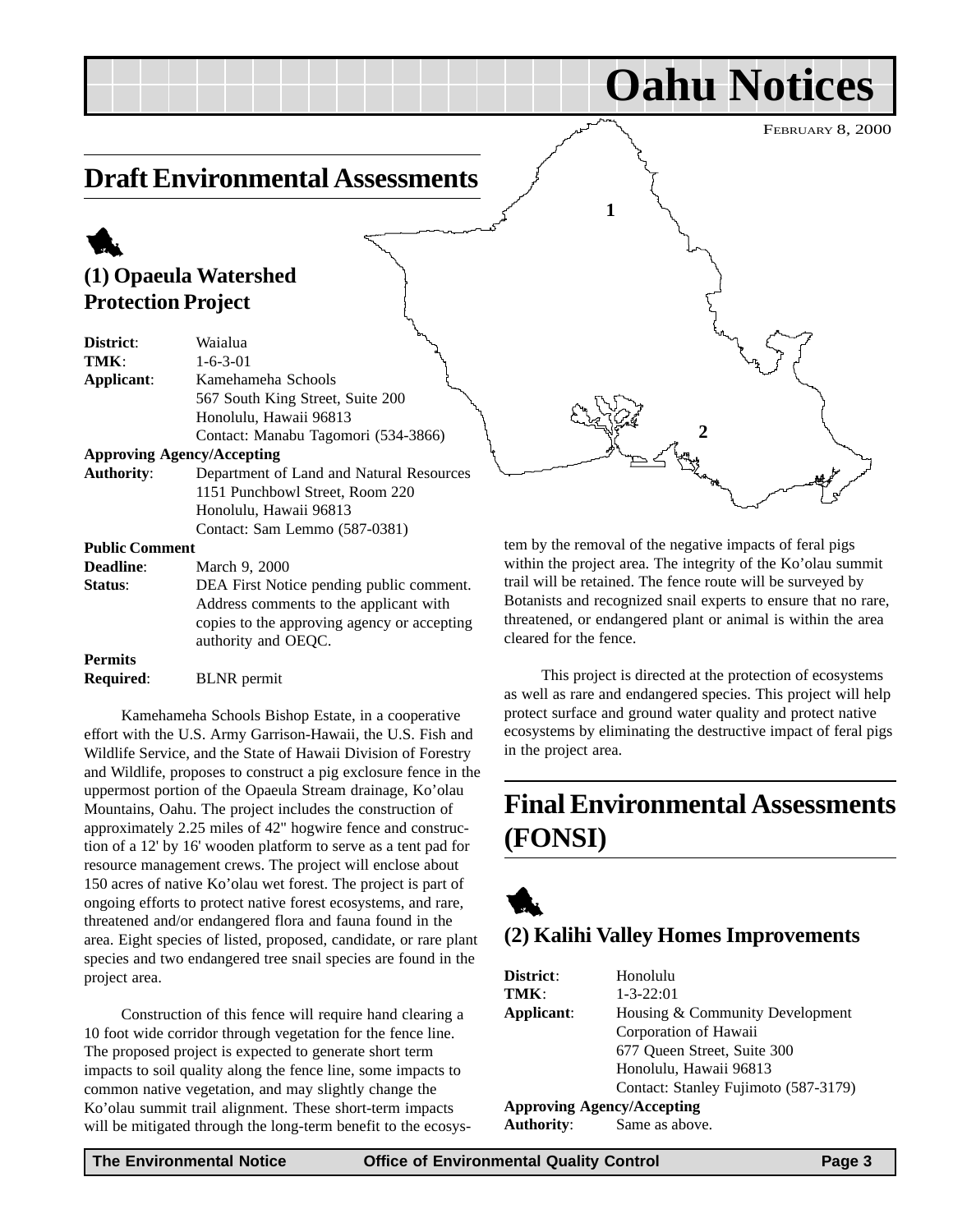# <span id="page-3-0"></span>**Oahu Notices**

FEBRUARY 8, 2000

| Consultant:             | Group 70 International, Inc.                    |
|-------------------------|-------------------------------------------------|
|                         | 925 Bethel Street, 5th Floor                    |
|                         | Honolulu, Hawaii 96813                          |
|                         | Contact: Ralph Portmore $(523-5866 \times 106)$ |
| <b>Public Challenge</b> |                                                 |
| Deadline:               | March 9, 2000                                   |
| Status:                 | FEA/FONSI issued, project may proceed.          |
| <b>Permits</b>          |                                                 |
| <b>Required:</b>        | Building, grading, demolition                   |
|                         |                                                 |

Kalihi Valley Homes is a federally subsidized state public housing project that was designed and constructed for the State's Hawaii Housing Authority (since renamed the Housing and Community Development Corporation of Hawaii, or HCDCH). Completed in 1953, the development consists of 400 public housing units in one, two, three, four, and five bedroom configurations throughout 45 buildings on approximately 24 acres of land. Also provided are a 4,717 square foot office/maintenance building and a 10,179 square foot Community Center.

The project site, which fronts Likelike Highway and Kamehameha IV Road, is situated at the base of the Kahauiki Ridge and is bordered by residences to the northeast and Kaewai Stream to the south. To the east, across Likelike Highway, are single and multi-family residences, while across Kamehameha IV Road is a mix of uses including a large storage building and Kaewai Elementary School. Along the site's mauka boundary toward the ridge is a property owned by the City and County of Honolulu Board of Water Supply. Further mauka of the site is the State Forest Reserve Boundary and the Fort Shafter Military Reservation.

At 46-years old, Kalihi Valley Homes is one of the State's oldest public housing developments and is in need of renovation. The proposed project provides for the phased renovation of 301 dwelling units and phased demolition of 11 buildings containing 99 dwelling units. Of the remaining 34 buildings, the interiors will be gutted and replaced with new fixtures and appliances, and the exteriors will be renovated with hipped roofs and new windows. The existing Community Center building and Administration building will be demolished and replaced with one building.

The project will be designed and constructed in multiple phases with a total project completion anticipated to take approximately eight to ten years and have a total project cost of approximately \$46.8 million. Funding for the project is made possible through the U. S. Department of Housing and Urban Development's Comprehensive Grant Program that provides funding to modernize existing housing units. No State funds will be expended.

## **Previously Published Projects Pending Public Comments**

#### **Draft Environmental Assessments**

#### 1 **Kualoa Regional Park Centralized**

#### **Wastewater System**

| Applicant:                 | City and County of Honolulu           |
|----------------------------|---------------------------------------|
|                            | Department of Design and Construction |
|                            | 650 South King Street, 14th Floor     |
|                            | Honolulu, Hawaii 96813                |
|                            | Contact: Robert Miyasaki (527-5159)   |
| Approving Agency/Accepting |                                       |
| Authority:                 | Same as above.                        |
|                            |                                       |

#### **Public Comment**

**Deadline**: February 22, 2000

#### 1 **Waipahu Wells IV**

| Applicant:                        | City and County of Honolulu         |
|-----------------------------------|-------------------------------------|
|                                   | Board of Water Supply               |
|                                   | 630 South Beretania Street          |
|                                   | Honolulu, Hawaii 96843              |
|                                   | Contact: Barry Usagawa (527-5235)   |
| <b>Approving Agency/Accepting</b> |                                     |
| <b>Authority:</b>                 | City and County of Honolulu         |
|                                   | Board of Water Supply               |
|                                   | 630 South Beretania Street          |
|                                   | Honolulu, Hawaii 96843              |
|                                   | Contact: Clifford Jamile (527-6180) |
| <b>Public Comment</b>             |                                     |
| <b>Deadline:</b>                  | February 22, 2000                   |

#### **Draft Environmental Impact Statements**

#### 1 **Nanakuli 242 Reservoir Applicant**: City and County of Honolulu Board of Water Supply 630 South Beretania Street Honolulu, Hawaii 96843 Contact: Barry Usagawa (527-5235) **Approving Agency/Accepting Authority**: Governor, State of Hawaii c/o Office of Environmental Quality Control 235 South Beretania Street, Suite 702 Honolulu, Hawaii 96813 **Public Comment**

**Deadline**: March 8, 2000

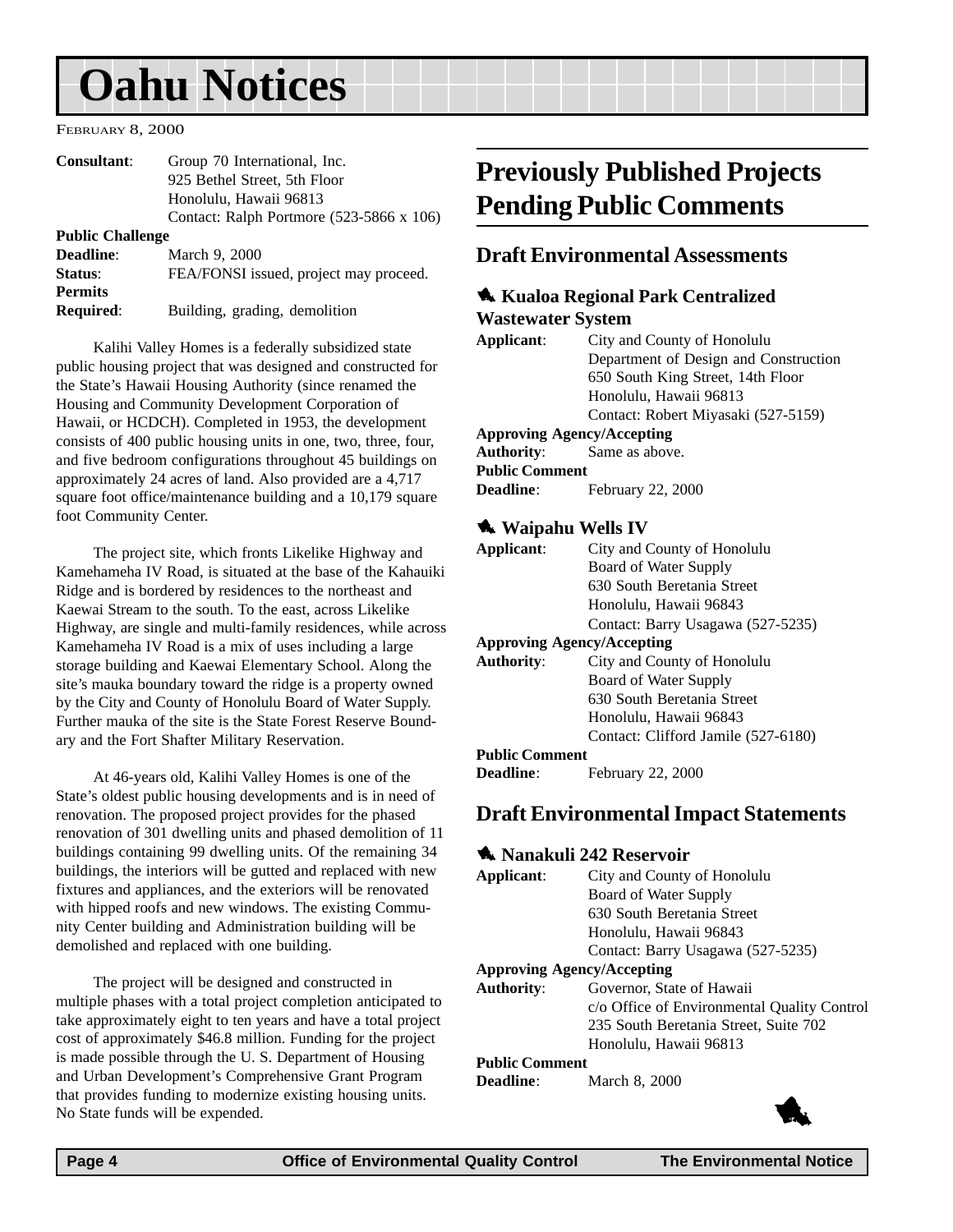# **Maui Notices**

FEBRUARY 8, 2000

## <span id="page-4-0"></span>**Draft Environmental Assessments**

**2**

**1**

# $\blacklozenge$

## **(1) Punana Leo O Maui Hawaiian Language Preschool and Family Resource Center**

| District:                         | Wailuku                                     |
|-----------------------------------|---------------------------------------------|
| TMK:                              | $3 - 8 - 007:47$                            |
| Applicant:                        | Na Leo Pulama O Maui, Inc.                  |
|                                   | P.O. Box 1038                               |
|                                   | Wailuku, Hawaii 96793                       |
|                                   | Contact: Ms. C. Kili Namau'u (244-5676)     |
| <b>Approving Agency/Accepting</b> |                                             |
| <b>Authority:</b>                 | County of Maui, Planning Department         |
|                                   | 250 South High Street                       |
|                                   | Wailuku, Hawaii 96793                       |
|                                   | Contact: Julie Higa (270-7814)              |
| Consultant:                       | Law Office of Isaac Hall                    |
|                                   | 2087 Wells Street                           |
|                                   | Wailuku, Hawaii 96793                       |
|                                   | Contact: Isaac Hall (244-9017)              |
| <b>Public Comment</b>             |                                             |
| <b>Deadline:</b>                  | March 9, 2000                               |
|                                   |                                             |
| Status:                           | DEA First Notice pending public comment.    |
|                                   | Address comments to the applicant with      |
|                                   | copies to the approving agency or accepting |
|                                   | authority, the consultant and OEQC.         |
| $\overline{\phantom{a}}$          |                                             |

**Permits Required**: CIZ, variance, BP

The Applicant, Na Leo Pulama O Maui, is requesting a Change in Zoning from R-3 Residential to Public/Quasi-Public in order to construct and operate the Punana Leo O Maui Hawaiian Language Preschool and Family Resource Center located at Lunalilo and Liholiho Streets in Wailuku, Maui, Hawaii. The subject property is approximately 1.67 aces, a triangular-shaped lot, and is designated "Single-Family" by the Wailuku-Kahului Community Plan. The property ranges from 200 feet above mean sea level (AMSL) to 234 AMSL.

Six buildings will be constructed on the site, two parking lots totaling 40 stalls for the general public and two handicap parking stalls and a 10-stall parking lot for staff members. Access to the property will be from Lunalilo Street.

Due to significant archaeological sites and the topography of the property, a retaining wall of varying heights up to ten feet high will be built on Liholiho Street and a portion of Lunalilo Street. There will be a cluster of three classrooms for the preschool at the eastern end of the site. In the middle will be a Hawaiian language multi-resource building for the staff of the preschool and a Family Resource Center. To the west will be a media center to be used by the children in the afterschool A-Plus Program who are in the K-8 Hawaiian Language Immersion Programs. A multipurpose building will be constructed for the use of the Family Language Resource Center and other programs. All buildings will be 30 feet tall except for four buildings where a height variance ranging from two feet to ten feet will be required. An application for a variance is being processed concurrently.

Full capacity for the preschool will be 50 students and 10 staff, though it is most likely that these numbers will not be reached until at least the second or third year of operation. The media center and multipurpose building will be used primarily for after-school programs on school days from 2 p.m. to 5 p.m. and support approximately 40 students in grades K-8. School busses will drop the students off. Maximum capacity for the multipurpose building is 80 people. The building will be available for the evening parent language classes required by the preschool, as well as for other language and cultural classes offered by other community-based programs. Outdoor gathering space is also available at the facility. The Boy Scouts Center 20-stall parking lot, across the street from the facility, will be used for overflow parking.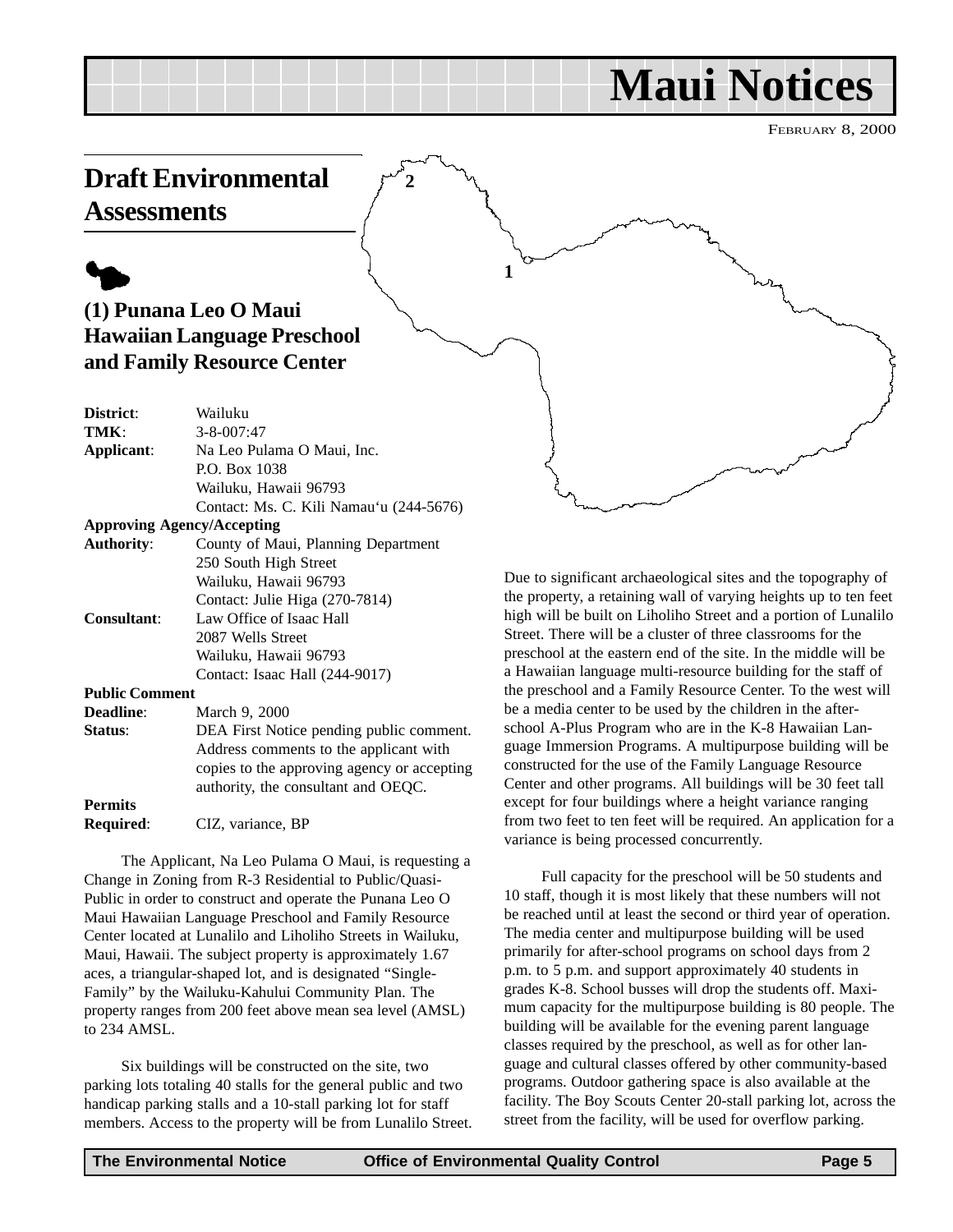# <span id="page-5-0"></span>**Maui Notices**

FEBRUARY 8, 2000

## **Final Environmental Assessments/Findings of No Significant Impacts (FONSI)**



## **(2) Honokohau Water System Improvements**

| District:               | Lahaina                                  |
|-------------------------|------------------------------------------|
| TMK:                    | 4-2-01:por. 01 and 4-1-01:oor. 09        |
| Applicant:              | County of Maui                           |
|                         | Department of Water Supply               |
|                         | 200 South High Street                    |
|                         | Wailuku, Hawaii 96793                    |
|                         | Contact: David Craddick (270-7816)       |
|                         | <b>Approving Agency/Accepting</b>        |
| <b>Authority:</b>       | Department of Land and Natural Resources |
|                         | P.O. Box 621                             |
|                         | Honolulu, Hawaii 96809                   |
|                         | Contact: Lauren Tanaka (587-0385)        |
| Consultant:             | Munekiyo, Arakawa & Hiraga, Inc.         |
|                         | 305 High Street, Suite 104               |
|                         | Wailuku, Hawaii 96793                    |
|                         | Contact: Milton Arakawa (244-2015)       |
| <b>Public Challenge</b> |                                          |
| <b>Deadline:</b>        | March 9, 2000                            |
| Status:                 | FEA/FONSI issued, project may proceed.   |
| <b>Permits</b>          |                                          |
| Required:               | ``DUP                                    |
|                         |                                          |

The County of Maui, Department of Water Supply (DWS) proposes to construct water system improvements to upgrade service to users in Honokohau Valley, Maui, Hawaii. Domestic water to approximately thirteen (13) water meters in the Valley has traditionally been provided by surface sources. This water is currently trucked into the valley by the DWS.

The proposed action involves the installation of approximately 33,000 lineal feet of waterline from an existing private water system, a booster pump and other improvements located near two existing wells. The water will be pumped through a 4-inch ductile iron pipe extending approximately 5,100 lineal feet from the booster pump to an approximately 20,000 gallon storage tank located near the western edge of Mokupea Gulch.

From the storage tank via a 2-inch high density polyethylene pipe the waterline will traverse a number of pastures, dirt roads, access tunnels and gulches and end at a proposed pressure break tank. From there, water will be transported through the existing distribution system.

The proposed placement of the waterline within existing roads will be underground while the portions of the alignment that pass through pastures, gulches, tunnels, and trails, will be laid on the surface of the ground. At stream crossings and gulches, the waterline will be suspended above the streambed.

Preliminary estimates indicate that the project will cost approximately \$175,000. Construction time frame of the proposed project is approximately eleven (11) weeks.

## **Previously Published Projects Pending Public Comments**

### **Draft Environmental Assessments**

#### 3 **Maui Business Park, Phase 1B Subdivision**

| Applicant:            | A&B Properties, Inc.              |
|-----------------------|-----------------------------------|
|                       | 822 Bishop Street                 |
|                       | Honolulu, Hawaii 96801-3440       |
|                       | Contact: Rick Stack (525-8410)    |
|                       | <b>Approving Agency/Accepting</b> |
| <b>Authority:</b>     | Department of Transportation      |
|                       | 601 Kamokila Boulevard            |
|                       | Kapolei, Hawaii 96707             |
|                       | Contact: Mike Okumoto (692-7331)  |
| <b>Public Comment</b> |                                   |
| Deadline:             | February 22, 2000                 |

#### 3 **Puunene Naval Airstation Transfer of Land**

**Applicant**: County of Maui, Mayor's Office 200 South High Street Wailuku, Hawaii 96793 Contact: Brian Miskae (270-7855)

### **Approving Agency/Accepting**

**Authority**: Same as above. **Public Comment Deadline**: February 22, 2000

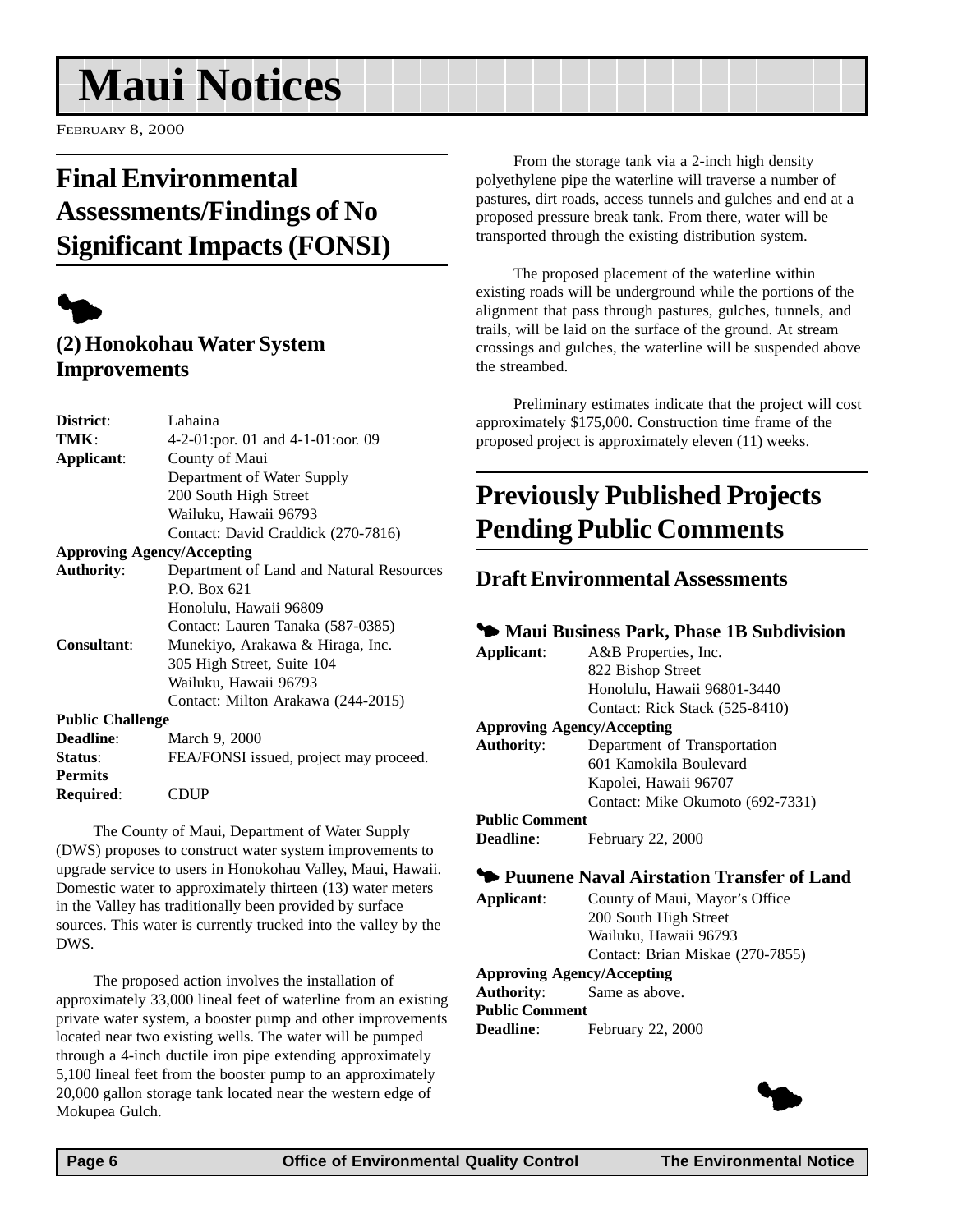# <span id="page-6-0"></span>**Molokai Notices Kauai Notices**

FEBRUARY 8, 2000

## **Previously Published Projects Pending Public Comments**

#### **Draft Environmental Assessments**

#### 2 **Maunaloa Subdivision**

**Applicant**: Molokai Ranch, Ltd. 55 Merchant Street, Suite 2000 Honolulu, Hawaii 96813 Contact: Harold Edwards (531-0158)

#### **Approving Agency/Accepting**

**Authority**: County of Maui, Department of Planning 205 South High Street Wailuku, Hawaii 96793 Contact: Robyn Loudermilk (270-7735)

2

#### **Public Comment**

**Deadline**: February 22, 2000

## **Previously Published Projects Pending Public Comments**

#### **Draft Environmental Assessments**

#### 7 **Kapilimao Valley Well & Transmission Main**

**Applicant**: County of Kauai, Department of Water P.O. Box 1706 Lihue, Hawaii 96766 Contact: Melvin Matsumura (245-5410)

#### **Approving Agency/Accepting**

**Authority**: County of Kauai, Offices of Community Assistance, Housing Agent 4193 Hardy Street Lihue, Hawaii 96766 Contact: Dennis Alkire (241-6814)

#### **Public Comment**

**Deadline**: February 22, 2000

#### 7 **Wailua Golf Course Erosion Control**

**Applicant**: County of Kauai, Dept. of Public Works 4444 Rice Street, Suite 275 Lihue, Hawaii 96766 Contact: Ken Kitabayashi (241-6622) **Approving Agency/Accepting Authority**: Same as above. **Public Comment Deadline**: February 22, 2000

 $\bullet$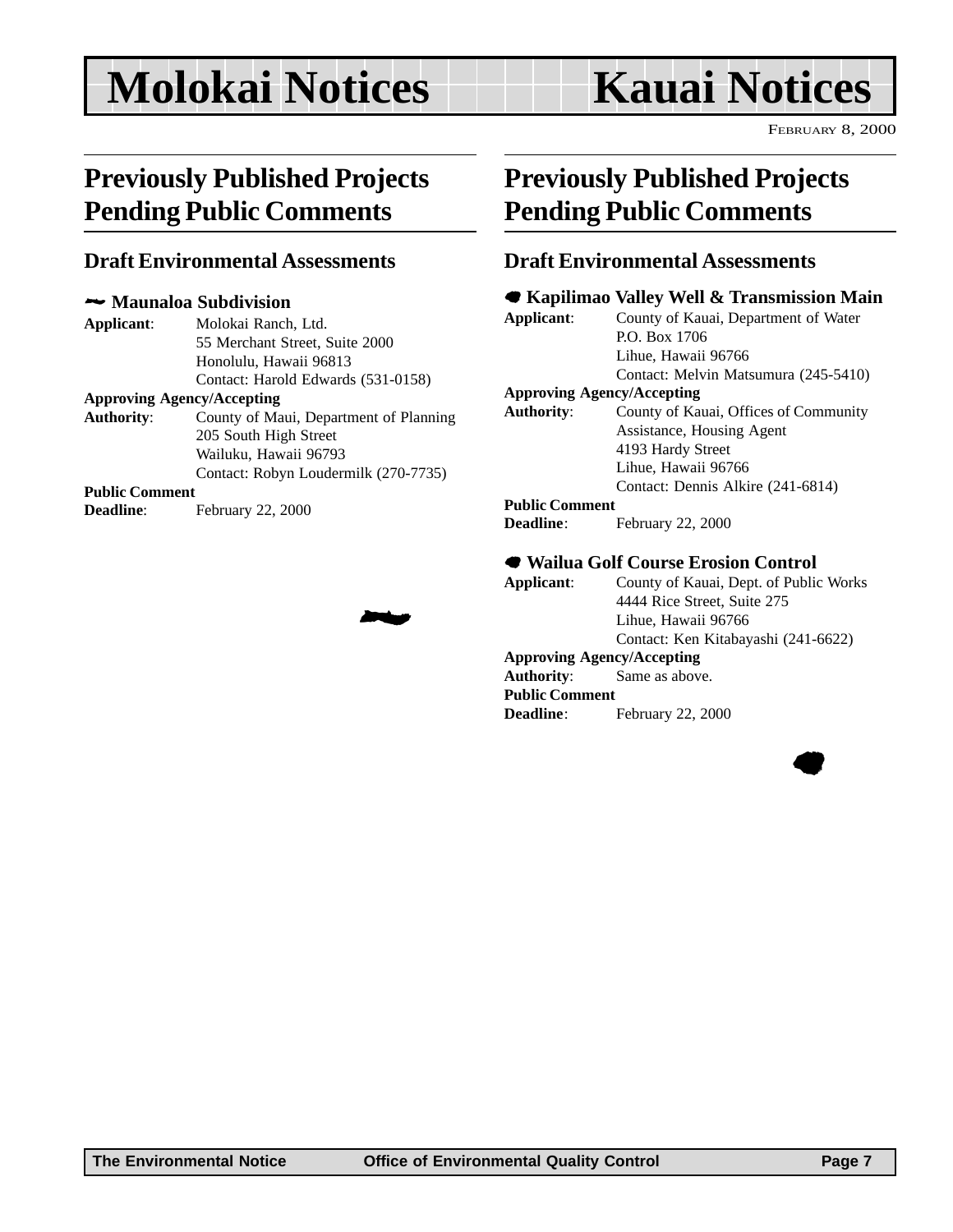# <span id="page-7-0"></span>**Hawaii Notices**

FEBRUARY 8, 2000

## **Draft Environmental Assessments**

## $\blacktriangleright$ **(1) Heffner Property Improvements (After-the-Fact), Kehena**

| District:             | North Kohala                                |
|-----------------------|---------------------------------------------|
| TMK:                  | $5 - 8 - 01:09$                             |
| Applicant:            | Chandi Duke Heffner                         |
|                       | c/o Carlsmith Ball                          |
|                       | 121 Waianuenue Avenue                       |
|                       | Hilo, Hawaii 96720                          |
|                       | Contact: Steven Lim, Esq. (935-6644)        |
|                       | <b>Approving Agency/Accepting</b>           |
| <b>Authority:</b>     | Department of Land and Natural Resources    |
|                       | Land Division                               |
|                       | P.O. Box 621                                |
|                       | Honolulu, Hawaii 96813                      |
|                       | Contact: Sam Lemmo (587-0381)               |
| <b>Consultant:</b>    | Carlsmith Ball                              |
|                       | 121 Waianuenue Avenue                       |
|                       | Hilo, Hawaii 96720                          |
|                       | Contact: Steven Lim, Esq. (935-6644)        |
| <b>Public Comment</b> |                                             |
| <b>Deadline:</b>      | March 9, 2000                               |
| Status:               | DEA First Notice pending public comment.    |
|                       | Address comments to the applicant with      |
|                       | copies to the approving agency or accepting |
|                       | authority and OEQC.                         |
|                       |                                             |

**Permits** SCAP, Sec. 404, NPDES, Sec. 401 WQC, **Required**: grading, CWRM

Applicant Chandi Duke Heffner seeks (1) after-the-fact improvements to the existing jeep road, associated erosion control, and tree removal improvements, and (2) establishment of agricultural uses, animal husbandry, and indigenous or endemic, and non-native plant and wildlife uses, accessory fencing, water system improvements and lateral shoreline access gate improvements within the Conservation District portion of the approximately 166.046-acre coastal property located between Kawaihae and Hawi, along Keawe'ula Bay and Keawanui Bay on the makai side of the Akoni-Pule Highway (also known as the Kawaihae-Mahukona Road), at Kehena 2nd, District of North Kohala, Hawaii. The Project Area is within the County Special Management Area which

runs along the Akoni-Pule Highway. A narrow coastal strip of the Property along the shoreline is within the State Land Use

**2**

Conservation District, Resource (R) Subzone, and the remaining portion of the Property is within the State Land Use Agricultural District, and zoned A-5a. The Property is accessed via the Akoni-Pule Highway.



**1**

**3**

## **(2) Leleiwi Beach Park Improvements**

| District:                         | South Hilo                       |
|-----------------------------------|----------------------------------|
| TMK ·                             | 2-1-17:por. 21, 22               |
| Applicant:                        | County of Hawaii                 |
|                                   | Department of Parks & Recreation |
|                                   | 25 Aupuni Street                 |
|                                   | Hilo, Hawaii 96720               |
|                                   | Contact: Glenn Miyao (961-8311)  |
| <b>Approving Agency/Accepting</b> |                                  |
| <b>Authority:</b>                 | Same as above.                   |
| Consultant:                       | Roy Takemoto (961-2082)          |
|                                   | Land Use Consultant              |
|                                   | P.O. Box 10217                   |
|                                   | Hilo, Hawaii 96721               |
| <b>Public Comment</b>             |                                  |
| <b>Deadline:</b>                  | March 9, 2000                    |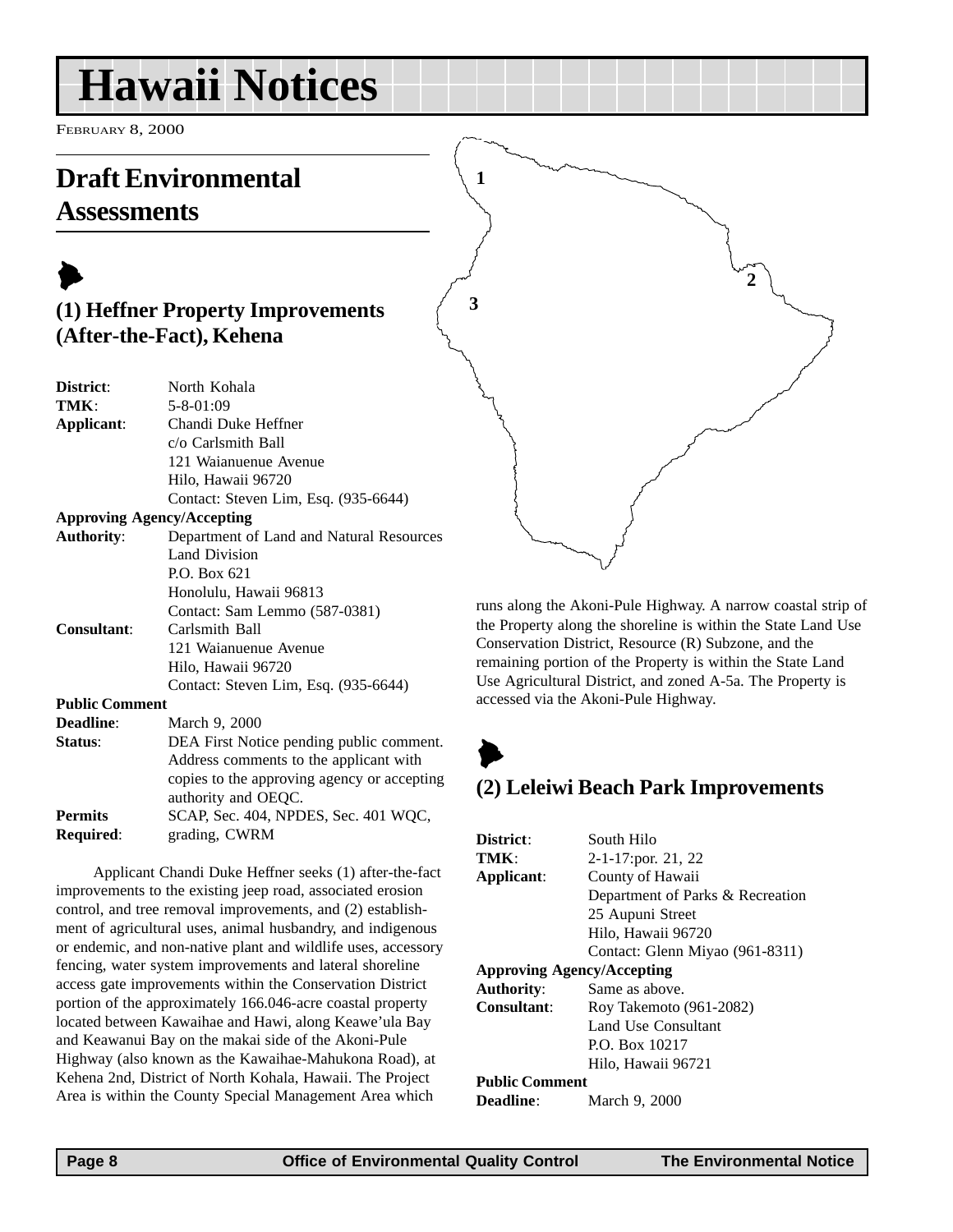<span id="page-8-0"></span>

| Status:          | DEA First Notice pending public comment. |
|------------------|------------------------------------------|
|                  | Address comments to the applicant with   |
|                  | copies to the consultant and OEQC.       |
| <b>Permits</b>   | SMA, grading, plan approval, ROW,        |
| <b>Required:</b> | ADA compliance                           |

The County of Hawaii Department of Parks and Recreation proposes to construct a parking lot (23 stalls) to improve access to an undeveloped portion of Leleiwi Beach Park, which encompasses the shoreline from James Kealoha Beach Park to Richardson Beach Park. The site is located at the corner of Kalanianaole Street and Lokoaka Street in Keaukaha. Since the project site was formerly used as a residence, there are no historic sites or endangered species. The project site is within the VE and AE special flood hazard zones, and proposed improvements will comply with the requirements of the County Flood Control Code. The project will require a SMA Minor Permit.

## **Final Environmental Assessments/Findings of No Significant Impacts (FONSI)**



### **(3) Kukio Resort Utility Easements**

| District:               | North Kona                               |
|-------------------------|------------------------------------------|
| TMK:                    | Portions of 7-2-04:04, 07; 7-2-06:17 and |
|                         | Homestead Road; 7-2-07 Mamalahoa         |
|                         | Highway Right-of-Way                     |
| Applicant:              | <b>WB Kukio Resort LLC</b>               |
|                         | 395 Oyster Point, Suite 309              |
|                         | South San Francisco, CA 94080            |
|                         | Contact: Ed Divita & Mike Meldman (650-  |
|                         | 465-7256)                                |
|                         | <b>Approving Agency/Accepting</b>        |
| <b>Authority:</b>       | Department of Land and Natural Resources |
|                         | P.O. Box 621                             |
|                         | Honolulu, Hawaii 96809                   |
|                         | Contact: Lauren Tanaka (587-0385)        |
| <b>Consultant:</b>      | PBR Hawaii                               |
|                         | 101 Aupuni Street, Suite 310             |
|                         | Hilo, Hawaii 96720                       |
|                         | Contact: James Leonard (961-3333)        |
| <b>Public Challenge</b> |                                          |
| <b>Deadline:</b>        | March 9, 2000                            |
| Status:                 | FEA/FONSI issued, project may proceed.   |
|                         |                                          |

## **Permits**

**Required**: CDUA

WB Kukio Resort, LLC is requesting easements across portions of State lands for the purpose of providing a utility corridor connection between their well system, located mauka of the State lands on the Makale'i Hawaii Corporation property, and the land which they own that has been masterplanned for the Kukio Beach Resort.

In May 1988 an EIS was prepared for the development of the Kukio Beach Resort.

The affected State lands are located mauka of Queen Kaahumanu Highway and include portions of Mamalahoa Highway, approximately 7 miles north of Keahole Airport and 14 miles north of Kailua-Kona.

## **Previously Published Projects Pending Public Comments**

### **Draft Environmental Assessments**

#### 6 **Kealakehe Wastewater Treatment Plant Effluent Reuse Master Plan**

**Applicant**: County of Hawaii Department of Public Works 25 Aupuni Street Hilo, Hawaii 96720 Contact: Peter Boucher (961-8338) **Approving Agency/Accepting Authority**: Same as above. **Public Comment Deadline**: February 22, 2000

#### 6 **Sandwich Isles Communications Hilo Central Office Complex**

| Applicant:                        | Sandwich Isles Communications, Inc. |  |
|-----------------------------------|-------------------------------------|--|
|                                   | Pauahi Tower, Suite 2750            |  |
|                                   | 1001 Bishop Street                  |  |
|                                   | Honolulu, Hawaii 96813              |  |
|                                   | Contact: Llewellyn Biven (540-5718) |  |
| <b>Approving Agency/Accepting</b> |                                     |  |
| <b>Authority:</b>                 | Department of Hawaiian Home Lands   |  |
|                                   | P.O. Box 1879                       |  |
|                                   | Honolulu, Hawaii 96805              |  |
|                                   | Contact: Linda Chinn (587-6432)     |  |
| <b>Public Comment</b>             |                                     |  |
| <b>Deadline:</b>                  | February 22, 2000                   |  |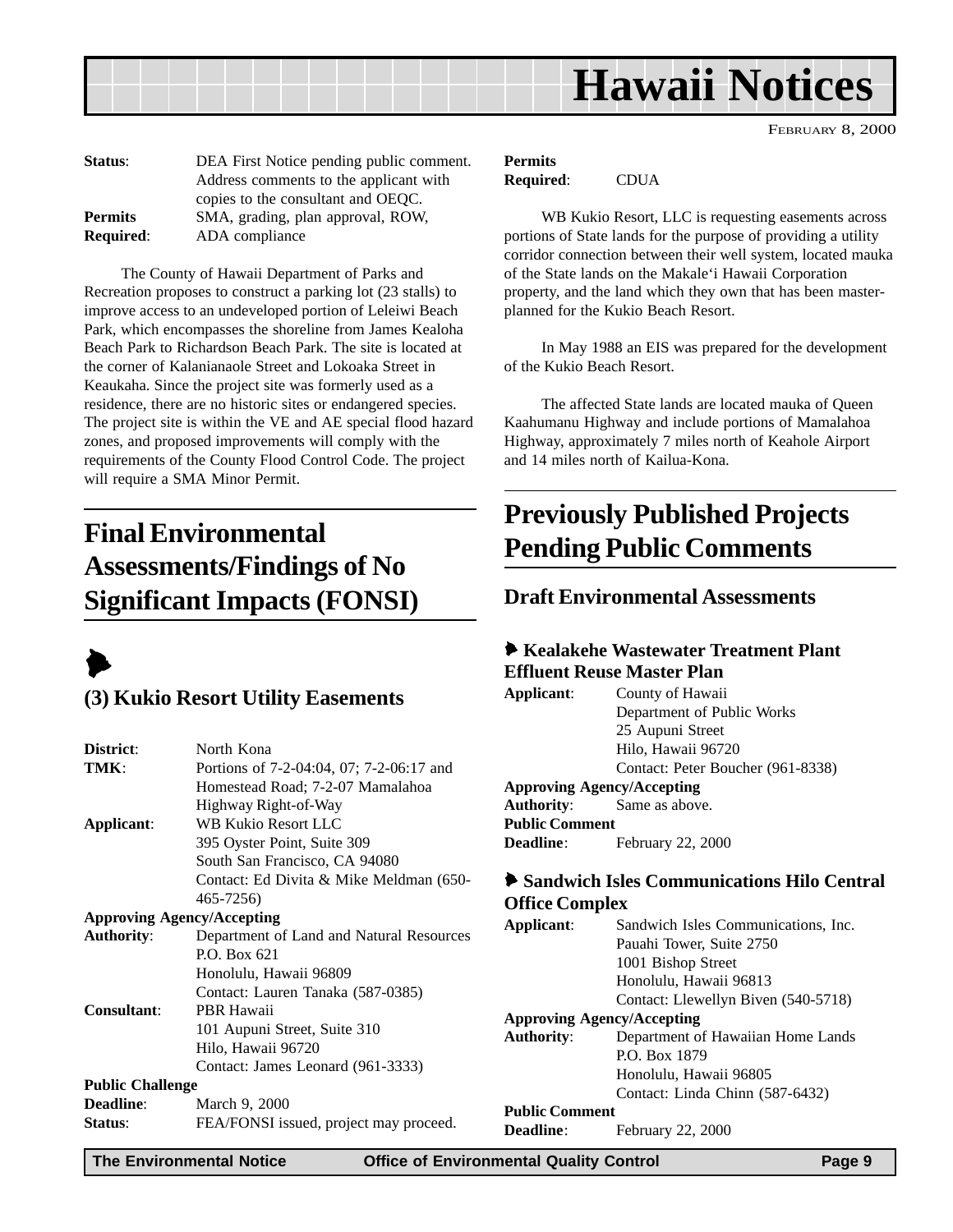# <span id="page-9-0"></span>**Hawaii Notices**

FEBRUARY 8, 2000

## **Final Environmental Impact Statements**

#### 6 **Mauna Kea Science Reserve Master Plan**

| Applicant:                        | University of Hawaii                        |
|-----------------------------------|---------------------------------------------|
|                                   | 2444 Dole Street, Bachman Hall              |
|                                   | Honolulu, Hawaii 96822                      |
|                                   | Contact: Allan Ah San (956-7935)            |
| <b>Approving Agency/Accepting</b> |                                             |
| <b>Authority:</b>                 | Governor, State of Hawaii                   |
|                                   | c/o Office of Environmental Quality Control |
|                                   | 235 South Beretania Street, Suite 702       |
|                                   | Honolulu, Hawaii 96813                      |
| Status:                           | FEIS currently being reviewed by OEQC.      |



# **Pollution Control Permits**

## **Department of Health Permits**

The following is a list of some pollution control permits currently being reviewed by the State Department of Health. For more information about any of the listed permits, please contact the appropriate branch or office of the Environmental Management Division at 919 Ala Moana Boulevard, Honolulu.

| <b>Branch</b><br>Permit Type                                        | Applicant & Permit<br><b>Number</b>                                | <b>Project Location</b>             | Pertinent<br>Date  | Proposed Use                      |
|---------------------------------------------------------------------|--------------------------------------------------------------------|-------------------------------------|--------------------|-----------------------------------|
| Clean Air<br>Branch.<br>586-4200,<br>Covered<br>Source<br>Permit    | U.S. Navy,<br>Pacific Division<br>CSP No. 0110-01-C<br>(Amendment) | <b>PMRF Barking</b><br>Sands, Kauai | lssued:<br>1/14/00 | Pacific Missile Range<br>Facility |
| Clean Air<br>Branch,<br>586-4200,<br>Noncovered<br>Source<br>Permit | Aloha Charcoal<br>NSP No. 0451-01-N                                | Maalaea, Maui                       | lssued:<br>1/25/00 | Charcoal Kiln                     |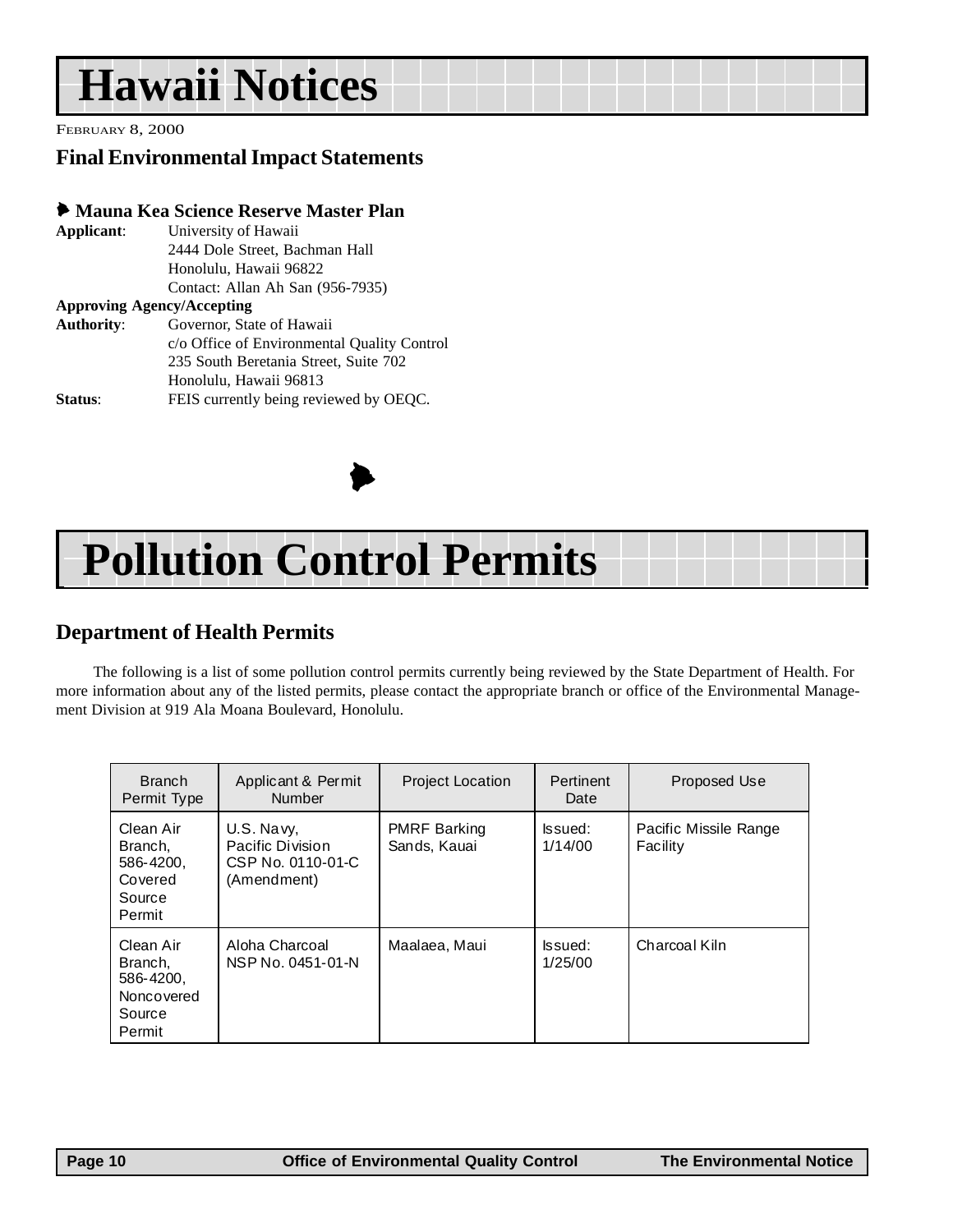<span id="page-10-0"></span>

| <b>Shoreline Notices</b> |  |
|--------------------------|--|
|--------------------------|--|

#### **Shoreline Certification Applications**

Pursuant to § 13 -222-12, HAR the following shoreline certification applications are available for inspection at the DLNR District Land Offices on Kauai, Hawaii and Maui and at Room 220, 1151 Punchbowl St., Honolulu, Oahu (Tel: 587-0414). All comments shall be submitted in writing to the State Land Surveyor, 1151 Punchbowl Street, Room 210, Honolulu, HI 96813 and postmarked no later than fifteen (15) calendar days from the date of the public notice of the application.

| Case<br>$N_O$ . | Date<br>Received | Location                                                                                                                                                                                                                                      | Applicant                                                   | Tax Map<br>Key             |
|-----------------|------------------|-----------------------------------------------------------------------------------------------------------------------------------------------------------------------------------------------------------------------------------------------|-------------------------------------------------------------|----------------------------|
| $HA - 0.21$     | <i>01/24/00</i>  | Lots $2-A-1$ and $2-B-1$ , Being<br>Portions of Grant 5327 to<br>Samuel Liftee; and R. P. 7913,<br>Apana 1 to Kaanehe at Waiaha<br>2nd, North Kona, Hawaii (75-<br>5936 Alii Drive, Kailua-Kona,<br>Hawai'i) Obtain County Permit             | Wes Thomas Associates,<br>for Roger and Adele McGee         | $7 - 5 - 001$<br>and $004$ |
| $MA - 0.02$     | <i>01/24/00</i>  | Being a portion of Grant 548 to<br>J. Y. Kanehoa, Lot 1-A of<br>Keawakaou Beach Lots, Honuaula,<br>Makawao, Maui, Hawaii (3136<br>South Kihei Road, Kihei, Maui,<br>Hawaii)<br>Purpose: Establish Shoreline<br>Boundary for Land Use Planning | Warren S. Unemori<br>Engineering, Inc., for<br>Eric A. Hahn | $2 - 1 - 010$ :<br>007     |
| $OA - 7.59$     | <i>01/26/00</i>  | Lot 19-A of the Waialae Beach<br>Lots, Section "A" Waialae-Nui,<br>Honolulu, Hawaii (4819-C Kahala<br>Avenue)<br>Purpose: Obtain County Permit                                                                                                | Sam O. Hirota, Inc., for<br>Mr. and Mrs. David Allen        | $3 - 5 - 059:$<br>010      |

### **Shoreline Certifications and Rejections**

Pursuant to §13-222-26, HAR the following shorelines have been certified or rejected by the DLNR. A person may appeal a certification or rejection to the BLNR, 1151 Punchbowl Street, Room 220, Honolulu, HI 96813, by requesting in writing a contested case hearing no later than twenty (20) calendar days from the date of public notice of certification or rejection.

| Case<br>$N_O$ . | Cert/Rej<br>Date                                | Location                                                                                                                                                                                                                                                                   | Applicant                                                                                                                  | Tax Map<br>Key         |
|-----------------|-------------------------------------------------|----------------------------------------------------------------------------------------------------------------------------------------------------------------------------------------------------------------------------------------------------------------------------|----------------------------------------------------------------------------------------------------------------------------|------------------------|
| $OA - 7.54$     | $Certifi-$<br>cation<br>Date<br><i>01/27/00</i> | Lot 79 of Land Court Application<br>609 as shown on Map 4, Waialua,<br>Oahu, Hawaii (68-251 Crozier Loop)<br>Obtain County Permit                                                                                                                                          | DJNS Surveying &<br>Mapping, Inc., for<br>Ronald & Sachi Goodwin                                                           | $6 - 8 - 005$ :<br>028 |
| $OA - 7.5.5$    | $Certifi-$<br>cation<br>Date<br><i>01/27/00</i> | Lot 339, Land Court Application<br>1100 as shown on Map 30, Heela,<br>Koolaupoko, Oahu, Hawaii (46-171<br>Nahiku Street) Obtain County<br>Permit                                                                                                                           | R. K. Sing, R. L. S.<br>Surveying and Mapping,<br>for Chad & Claudine<br>Y/m                                               | $4 - 6 - 022$ :<br>028 |
| $KA - 144$      | $Certifi-$<br>cation<br>Date<br>01/27/00        | Lot 3 Wainiha Hui Land, Equity No.<br>109 Partition Fifth Circuit Court,<br>Being a Portion of R. P. 7194,<br>Land Commission Award 11216 Apana<br>5 to M. Kekauonohi at Wainiha,<br>Kauai, Hawaii (5-7470 Kuhio Hwy.<br>and 5-7480 E. Kuhio Hwy.) Obtain<br>County Permit | Wagner Engineering<br>Service, Inc., for<br>Robert Matthews,<br>Trustee of Sand and<br>Weed Trust, Matthews<br>and Company | $5 - 8 - 010$ :<br>014 |
| $OA - 7.56$     | $Certifi-$<br>cation<br>Date<br>01/27/99        | Lot 284 of Land Court Application<br>1052 as shown on Map 7, at Makaha,<br>Waianae, Oahu Hawaii (84-311 Makau<br>St., Makaha) Obtain County Permit                                                                                                                         | Wesley T. Tengan, for<br>Sharon Miller                                                                                     | $8 - 4 - 009$ :<br>009 |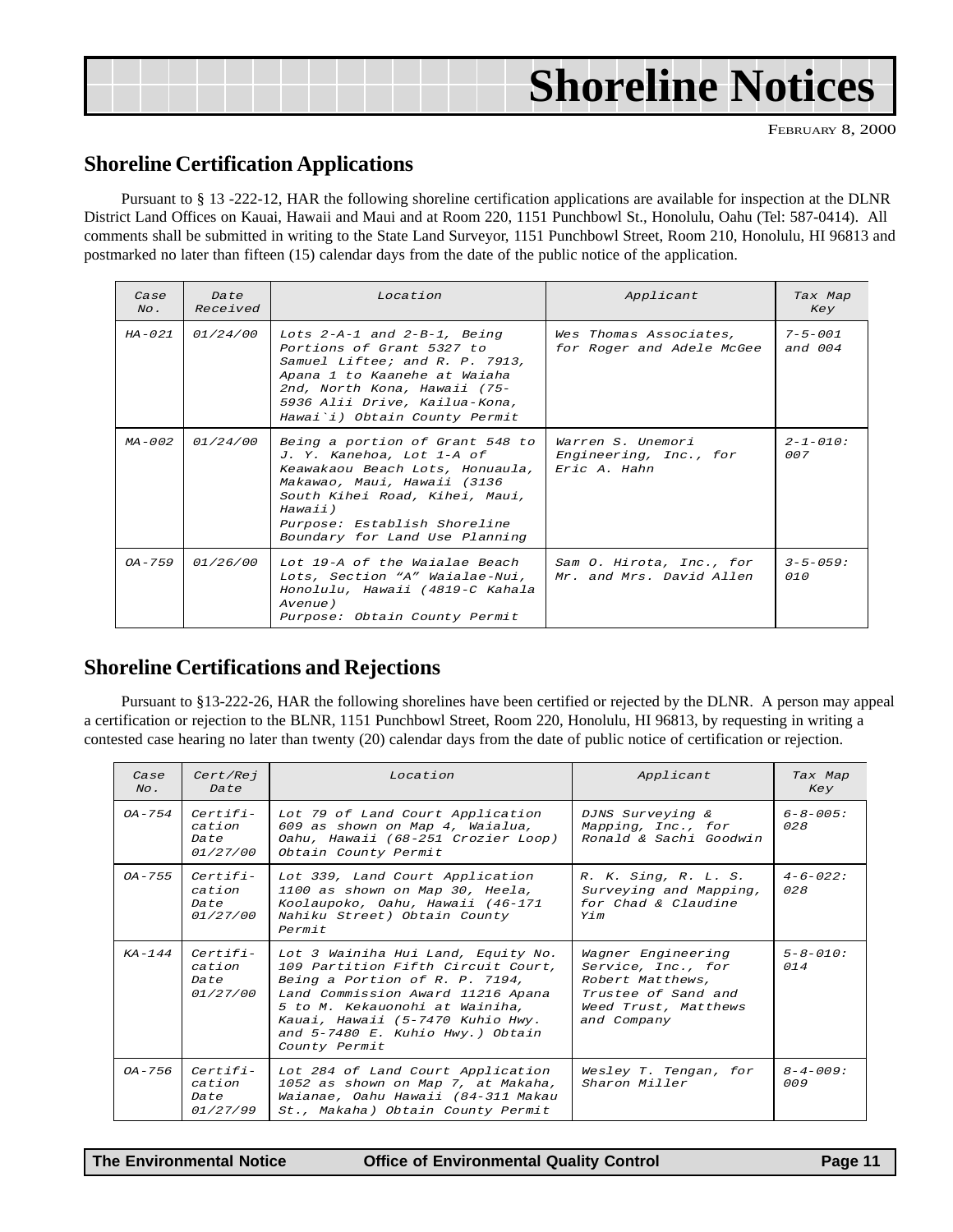# **DOH Enforcement Notices**

FEBRUARY 8, 2000

### **Summary of DOH Inspection and Enforcement Actions**

The table below shows a tally of the number of inspections and responses conducted by DOH pollution control program personnel during the period from October through December 1999. Additionally, formal and informal enforcement actions, and the settlements that arise out of those actions, are counted as well. Inspections and enforcement actions are split up by program area. For more information, please contact Pat Felling at the DOH Environmental Planning Office at 586-4337.

|                                                                                                                                                                                                                                 | Inspections/     | <b>Informal</b>      | Formal                   | Completed                                       | <b>Settlements</b>            |
|---------------------------------------------------------------------------------------------------------------------------------------------------------------------------------------------------------------------------------|------------------|----------------------|--------------------------|-------------------------------------------------|-------------------------------|
|                                                                                                                                                                                                                                 | <b>Responses</b> | Actions <sup>1</sup> | Actions <sup>2</sup>     | <b>Settlements</b>                              | Pending                       |
|                                                                                                                                                                                                                                 | Oct.-Dec., 1999  | Oct.-Dec.,<br>1999   | Oct.-Dec<br>1999         | Oct.-Dec., 1999                                 | Total as of Dec.,<br>1999     |
| <b>Clean Air Branch</b>                                                                                                                                                                                                         |                  |                      |                          |                                                 |                               |
| <b>Fugitive Dust</b>                                                                                                                                                                                                            | 93               | $\overline{7}$       | $\mathbf 0$              | 0                                               | 0                             |
| Noncovered Sources                                                                                                                                                                                                              | 14               | $\overline{7}$       | $\overline{0}$           | 0                                               | 5                             |
| <b>Covered Sources</b>                                                                                                                                                                                                          | 38               | 10                   | $\mathbf{1}$             | $\mathbf{1}$                                    | $\mathbf{1}$                  |
| <b>Agricultural Burning</b>                                                                                                                                                                                                     | 83               | 2                    | $\mathbf 0$              | 0                                               | $\mathbf{1}$                  |
| Open Burning                                                                                                                                                                                                                    | 21               | 4                    | $\Omega$                 | 0                                               | $\mathbf 0$                   |
| Others                                                                                                                                                                                                                          | 86               | $\overline{2}$       | 0                        | 0                                               | $\mathbf 0$                   |
| <b>Solid &amp; Hazardous Waste Branch</b>                                                                                                                                                                                       |                  |                      |                          |                                                 |                               |
| <b>Underground Storage Tanks</b>                                                                                                                                                                                                | 22               | 2                    | $\overline{\phantom{a}}$ | ٠.                                              | μ.                            |
| Hazardous Waste                                                                                                                                                                                                                 | 20               | 3                    | $\mathbf{1}$             | 1                                               | 6                             |
| Solid Waste                                                                                                                                                                                                                     | 68               | $\overline{7}$       | $\Omega$                 |                                                 | 3                             |
|                                                                                                                                                                                                                                 |                  |                      |                          | "--" indicates DOH lacks authority in that area |                               |
| <b>Clean Water Branch</b>                                                                                                                                                                                                       |                  |                      |                          |                                                 |                               |
| Permitted Water Discharges (NPDES)                                                                                                                                                                                              | 39               | 4                    | 0                        | 0                                               | $\overline{2}$                |
| Non-permitted Water Discharges (NPDES)                                                                                                                                                                                          | 13               | 5                    | $\Omega$                 | $\mathbf{1}$                                    | 3                             |
| <b>Water Quality Certifications</b>                                                                                                                                                                                             | $\mathbf 0$      | 0                    | $\mathbf 0$              | $\mathbf 0$                                     | $\mathbf 0$                   |
| <b>Wastewater Branch</b>                                                                                                                                                                                                        |                  |                      |                          |                                                 |                               |
| <b>Wastewater Treatment Plants</b>                                                                                                                                                                                              | $\overline{4}$   | 0                    | $\mathbf 0$              | 1                                               | $\overline{2}$                |
| Individual Wastewater Systems                                                                                                                                                                                                   | 22               | $\overline{4}$       | $\mathbf 0$              | 0                                               | 12                            |
| Animal Waste                                                                                                                                                                                                                    | $\overline{2}$   | $\mathbf{1}$         | $\Omega$                 | 0                                               | $\Omega$                      |
|                                                                                                                                                                                                                                 |                  |                      |                          |                                                 |                               |
| <b>Safe Drinking Water Branch</b>                                                                                                                                                                                               |                  |                      |                          |                                                 |                               |
| Public Water Systems                                                                                                                                                                                                            | $\overline{7}$   | 12                   | $\mathbf 0$              | 0                                               | 0                             |
| Underground Well Injection Control                                                                                                                                                                                              | 5                | 9                    | 0                        | 0                                               | $\mathbf{1}$                  |
|                                                                                                                                                                                                                                 |                  |                      |                          |                                                 |                               |
| <b>Hazard Evaluation &amp; Emergency Response</b>                                                                                                                                                                               |                  |                      |                          |                                                 |                               |
| Oil Spills                                                                                                                                                                                                                      | 5                | n.a.                 | n.a.                     | n.a.                                            | n.a.                          |
| Hazardous Waste Releases                                                                                                                                                                                                        | 15               | n.a.                 | n.a.                     | n.a.                                            | n.a.                          |
|                                                                                                                                                                                                                                 |                  |                      |                          |                                                 | n.a. - data not yet available |
| <sup>1</sup> Informal actions include warnings for less serious issues such as small infractions by individuals, field citations, or violations of permit<br>technicalities which do not directly impact environmental quality. |                  |                      |                          |                                                 |                               |

 $^2$  Formal actions include any serious violation or repeat/continued violations of permit technicalities, and usually result in a formal "Notice of Violation" and the assignment of a penalty.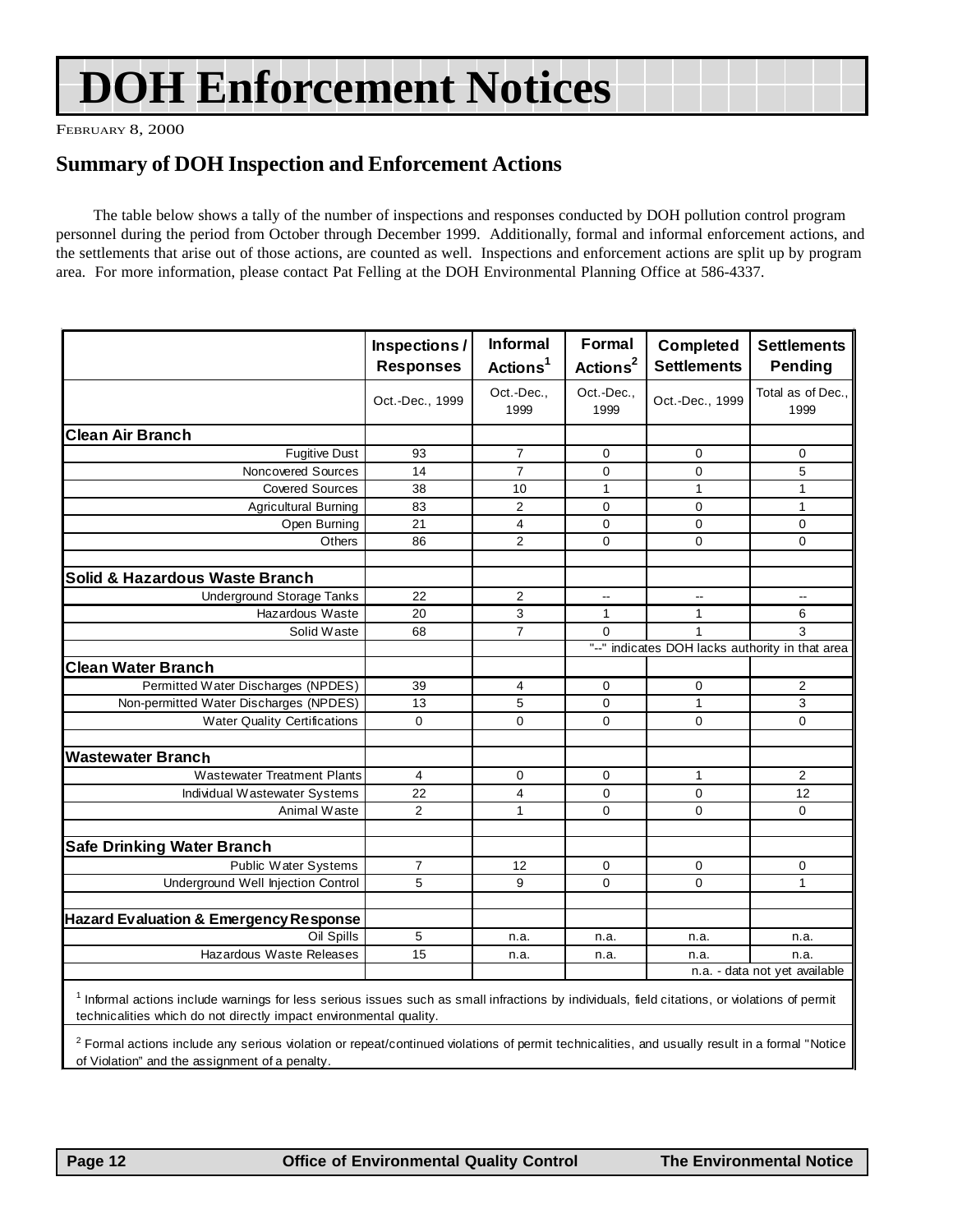# **DOH Enforcement Notices**

FEBRUARY 8, 2000

## **Formal Enforcement Actions and Settlements Completed by DOH**

Notices of violation issued from October through December 1999 are summarized below. The summaries do not constitute exact descriptions of the violations. For complete and accurate descriptions, please contact DOH at 586-4337 for copies of the violation notices.

#### FORMAL ENFORCEMENT ACTIONS

#### *Clean Air Branch*

A Notice and Finding of Violation and Order was served upon **Lanai Company, Inc.** on December 14, 1999 for operating a "covered source" facility (i.e., a major air emissions source) without a permit between August 1996 and May 1998 at their stone quarry at Manele Bay. The violations involved the operation of rock crushers and a rock saw at the facility. Lanai Company applied for a covered source permit in April 1997, and received the permit in May 1998. A fine of \$14,200 was set for the violations.

#### *Solid & Hazardous Waste Branch*

On December 10, 1999, **Chem-Met Government Services**, which operates a waste transport facility on Sand Island Access Road, was served a Notice of Violation and Order for storing hazardous waste for longer than 10 days. According to Chem-Met, a shipment of wastes which included chromic acid was refused at the docks due to incompatibility. The chromic acid was then stored for two weeks before being shipped successfully. Chem-Met was ordered to pay a \$4,500 fine and to submit its hazardous waste manifest to DOH quarterly for the next two years.

#### ENFORCEMENT SETTLEMENTS

#### *Clean Air Branch*

As was reported in this section of the December 8, 1999 edition of The Environmental Notice, **Chevron U.S.A. Products Company** was served a Notice and Finding of Violation and Order, which included a fine of \$54,000, for violations of its covered source permit at the Chevron petroleum refinery. Emissions from its fluid catalytic cracking (FCC) flare and its FCC unit exceeded special conditions of its permit. Chevron notified the DOH of these violations, and repaired the FCC unit. As part of a negotiated settlement, the final amount Chevron was required to pay was \$46,900 for the violations.

#### *Clean Water Branch & Wastewater Branch*

In February 1997, DOH and EPA filed a joint enforcement action against **Maui County**, citing over 250 sewage spills between 1992 and 1996. Negotiations for an administrative settlement broke down in 1998, so the parties went to court to settle the issue. In November 1999, the settlement of the parties in federal court was approved for issues under federal jurisdiction. In December 1999, a similar settlement was approved by the state court for issues of state law only. As part of the settlement for both cases, Maui County will pay \$300,000 in penalties (half to EPA and half to the state) and will make numerous, specified improvements to its wastewater treatment systems.

#### *Solid & Hazardous Waste Branch*

On December 17, 1999, DOH completed a settlement agreement with **Kauai County** with regard to a solid waste violation at the Puhi Metals Recycling Facility. In August 1999, 216 cubic yards of material were placed as "fill" at the recycling facility without proper permits. The fill material included dirt, rock, concrete rubble, green waste, tires, metal and plastic. The county then initiated a removal of the fill material, which was completed and approved by DOH in October. As part of the settlement, Kauai paid a \$10,000 fine and will provide \$12,500 in support to non-profit organizations to conduct supplemental environmental projects.

Based upon a July 1996 inspection of **Honolulu Paint Co., Ltd.**, DOH initiated a Notice of Violation and Order for storage of hazardous waste (paint sludge, lacquer thinner and other solvents) without a permit. Such wastes had apparently been stored on site since May 1995, and were found in thirteen 55-gallon drums at the facility in 1996. The initially-assigned penalty included a fine of \$30,600. DOH and Honolulu Paint settled in November 1999 for a penalty of \$24,000, half of which will not need to be paid if Honolulu Paint remains free of any moderate violations for eighteen months.

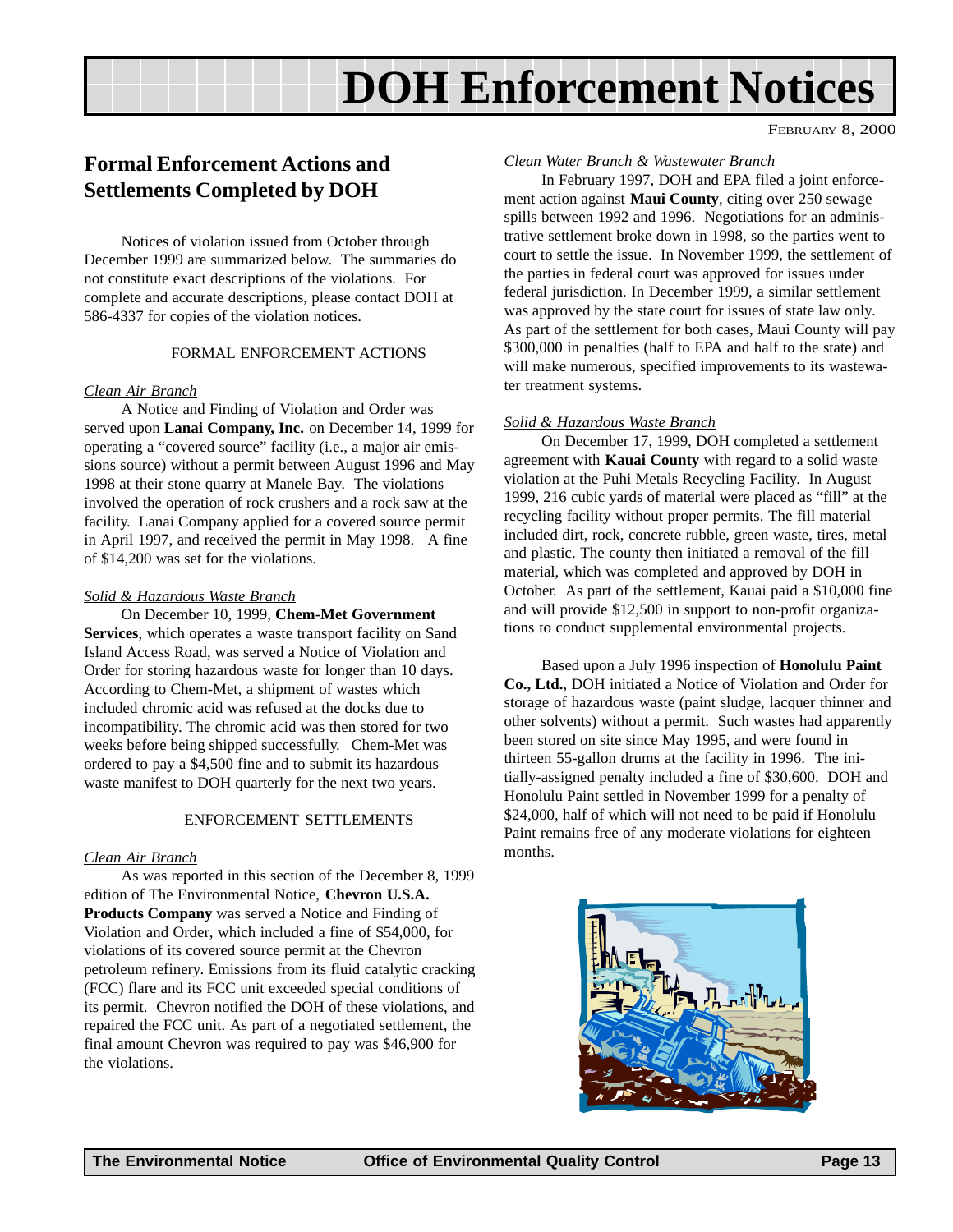# <span id="page-13-0"></span>**Coastal Zone News**

FEBRUARY 8, 2000

### **Federal Consistency Reviews**

The Hawaii Coastal Zone Management (CZM) Program has received the following federal actions to review for consistency with the CZM objectives and policies in Chapter 205A, Hawaii Revised Statutes. This public notice is being provided in accordance with section 306(d)(14) of the National Coastal Zone Management Act of 1972, as amended. For more information, please call John Nakagawa with the Hawaii CZM Program at 587-2878. Federally mandated deadlines require that comments be received by the date specified for each CZM consistency review and can be mailed to: David W. Blane, Director, Office of Planning. Dept. of Business, Economic Development and Tourism, P.O. Box 2359, Honolulu, Hawaii 96804. Or, fax comments to the Hawaii CZM Program at 587-2899.

## **(1) Federal Grant Application for Maintenance Dredging at Wailoa Small Boat Harbor, Hilo, Hawaii**

| Applicant:              | State of Hawaii Department of Land &                               |
|-------------------------|--------------------------------------------------------------------|
|                         | Natural Resources, Division of Aquatic                             |
|                         | Resources                                                          |
|                         | Contact: Michael Fujimoto, 587-0085                                |
|                         | <b>Federal Action:</b> Federal Assistance - Sport Fish Restoration |
|                         | Program                                                            |
|                         | Federal Agency: U.S. Fish and Wildlife Service                     |
| <b>Location:</b>        | Wailoa Small Boat Harbor, Hilo                                     |
| <b>Proposed Action:</b> |                                                                    |
|                         |                                                                    |

Application for \$187,500 in federal funds from the Federal Aid in Sport Fish Restoration Program administered by the U.S. Fish and Wildlife Service to perform maintenance dredging at the Wailoa Small Boat Harbor entry channel and the river mouth and mooring sites on the town side of Wailoa River. The dredging proposal has already received authorization from the U.S. Army Corps of Engineers. **Comments Due**: February 22, 2000

## **(2) Federal Grant Application for Maintenance Dredging at Waikaea Boat Ramp, Kapaa, Kauai**

| State of Hawaii Department of Land &                               |
|--------------------------------------------------------------------|
| Natural Resources, Division of Aquatic                             |
| Resources                                                          |
| Contact: Michael Fujimoto, 587-0085                                |
| <b>Federal Action:</b> Federal Assistance - Sport Fish Restoration |
| Program                                                            |
|                                                                    |

**Federal Agency**:U.S. Fish and Wildlife Service **Location**: Wailoa Small Boat Harbor, Hilo **Proposed Action**:

Application for \$150,000 in federal funds from the Federal Aid in Sport Fish Restoration Program administered by the U.S. Fish and Wildlife Service to perform maintenance dredging at the Waikaea Boat Ramp and channel. The dredging proposal has already received authorization from the U.S. Army Corps of Engineers.

**Comments Due**: February 22, 2000

## **(3) Federal Grant Application to Widen the Access Road Entrance to the Kahului Boat Ramp Facility, Kahului, Maui**

| Applicant:              | State of Hawaii Department of Land &                               |
|-------------------------|--------------------------------------------------------------------|
|                         | Natural Resources, Division of Aquatic                             |
|                         | Resources                                                          |
|                         | Contact: Michael Fujimoto, 587-0085                                |
|                         | <b>Federal Action:</b> Federal Assistance - Sport Fish Restoration |
|                         | Program                                                            |
|                         | Federal Agency: U.S. Fish and Wildlife Service                     |
| <b>Location:</b>        | Kahului Harbor, Maui                                               |
| <b>Proposed Action:</b> |                                                                    |
|                         | Application for \$75,000 in federal funds from the                 |

Federal Aid in Sport Fish Restoration Program administered by the U.S. Fish and Wildlife Service to widen the access road entrance to the Kahului Boat Ramp Facility. **Comments Due**: February 22, 2000

## **(4) Establishment of Sea Turtle Mitigation Measures**

**Federal Action**: Federal Activity

Federal Agency: National Marine Fisheries Service Contact: Alvin Katekaru, 973-2937

**Location**: State of Hawaii

#### **Proposed Action**:

Establish regulations requiring Hawaii based pelagic longline vessels to possess and use line clippers and dip nets to minimize the mortality of and injury to sea turtles hooked or entangled by longline fishing gear. Vessel operators will also be required to follow NMFS guidelines for handling turtles brought onboard to increase the chances of turtle recovery and survival after their return to the ocean. The proposed mitigation measures are to comply with a U.S. District Court Order issued on November 23, 1999. **Comments Due**: February 22, 2000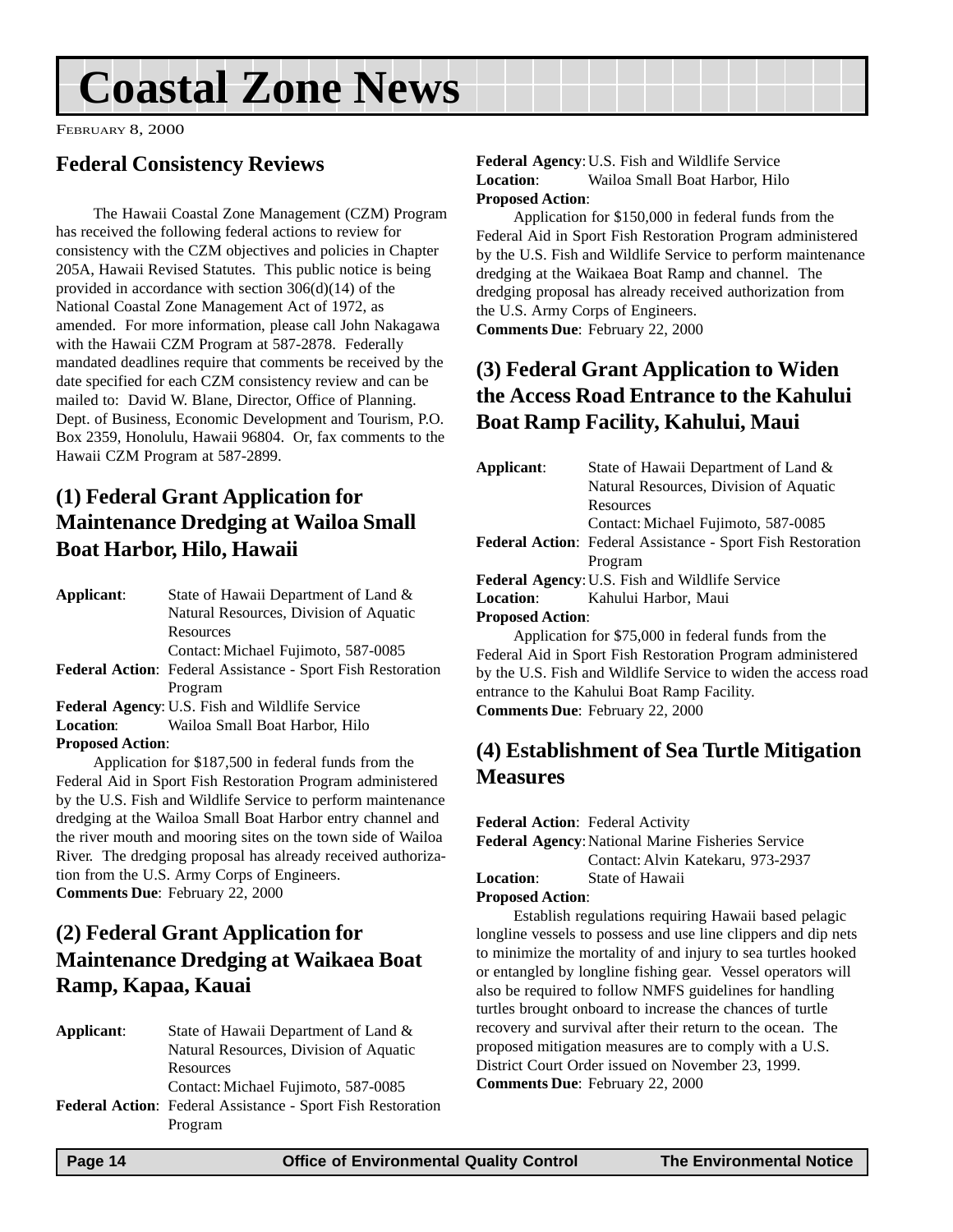

### <span id="page-14-0"></span>**(5) Kalopa Bridge Replacement, Hamakua, County of Hawaii**

| Applicant:         | County of Hawaii Department of Public                |
|--------------------|------------------------------------------------------|
|                    | Works                                                |
|                    | Contact: (808) 961-8327                              |
| <b>Consultant:</b> | Wilson Okamoto & Associates, Inc.                    |
|                    | Contact: Laura Mau, 946-2277                         |
|                    | <b>Federal Action:</b> Department of the Army Permit |
|                    | Federal Agency: U.S. Army Corps of Engineers         |
|                    | Contact: 438-9258                                    |
| Location:          | Kalopa Gulch at Old Mamalahoa Highway,               |
|                    | Hamakua, Hawaii                                      |
| TMK:               | $(3rd)$ 4-4-2: 7, 4-4-3: 19, 4-4-7: 8 & 4-4-9:       |
|                    | 5                                                    |

#### **Proposed Action**:

Replace an existing one-lane timber bridge with a new two-lane concrete bridge, 31 feet wide by 60 feet long, crossing Kalopa Gulch. In addition, stream bank protection would be installed beneath the bridge. The new bridge would be constructed at the same location as the existing bridge. **Comments Due**: February 22, 2000

### **(6) Inoino Bridge Replacement, Hamakua, County of Hawaii**

| Applicant:               | County of Hawaii Department of Public                |
|--------------------------|------------------------------------------------------|
|                          | Works                                                |
|                          | Contact: (808) 961-8327                              |
| <b>Consultant:</b>       | Wilson Okamoto & Associates, Inc.                    |
|                          | Contact: Laura Mau, 946-2277                         |
|                          | <b>Federal Action:</b> Department of the Army Permit |
|                          | <b>Federal Agency: U.S. Army Corps of Engineers</b>  |
|                          | Contact: 438-9258                                    |
| <b>Location:</b>         | Inoino Stream at Old Mamalahoa Highway,              |
|                          | Hamakua, Hawaii                                      |
| TMK:                     | $(3rd)$ 4-6-11: 8 & 9                                |
| <b>n</b> 11 <sup>1</sup> |                                                      |

#### **Proposed Action**:

Replace an existing one-lane timber bridge with a new two-lane concrete bridge, 31 feet wide by 60 feet long, crossing Inoino Stream. The new bridge would be constructed at the same location as the existing bridge. **Comments Due**: February 22, 2000



### **Blackburn's Sphinx Moth Listed as Endangered**

In a decision effective March 2, 2000, the U.S. Fish and Wildlife Service (FWS) has listed Blackburn's Sphinx moth as "endangered" under the Endangered Species Act. Blackburn's Sphinx moth is Hawai'i's largest native insect, with a wingspan of up to 5 inches. Like other sphinx moths, it has long narrow forewings and a thick spindle-shaped body tapered at both ends. It is grayish brown in color, with black bands across the apical margins of the hind wings and five orange spots along each side of the abdomen. The larva is a typical large "hornworm" caterpillar with a spinelike process on the dorsal surface of the eighth abdominal segment. Caterpillars occur in two color forms, a bright green or a grayish phase. Both color forms have white speckles throughout the dorsum with the lateral margin of each segment bearing a horizontal white stripe, and segments four to seven bearing diagonal stripes on the lateral margins. Larvae feed on plants in the nightshade family. Natural host plants are native shrubs in the genus *Solanum* (popolo) and

the native tree, *Nothocestrum latifolium* ('aiea). Historically, this species occurred on the islands of Kaua'i, O'ahu, Maui, Moloka'i and Hawai'i, but until recently, was known only from one population on Maui. Researchers observed a second population on Maui in 1992, and populations are now known to also occur on the islands of Kaho'olawe and Hawai'i. This moth is currently threatened by habitat fragmentation and destruction due to development and agricultural practices resulting in the loss of its host plants; predation, parasitism, competition for food or space by alien insects, and overcollection by private and commercial collectors. Due to its restricted distribution, this species is also vulnerable to extinction from random, catastrophic events, such as drought or fire. For more information, call the FWS in Honolulu at (808) 541-2756 (see, 65 F.R. 4771, February 1, 2000).

### **Newcomb's Snail Listed as Threatened**

In a decision effective February 25, 2000, the U.S. Fish and Wildlife Service (FWS) has listed Newcomb's snail (*Erinna newcombi*) as "threatened" under the Endangered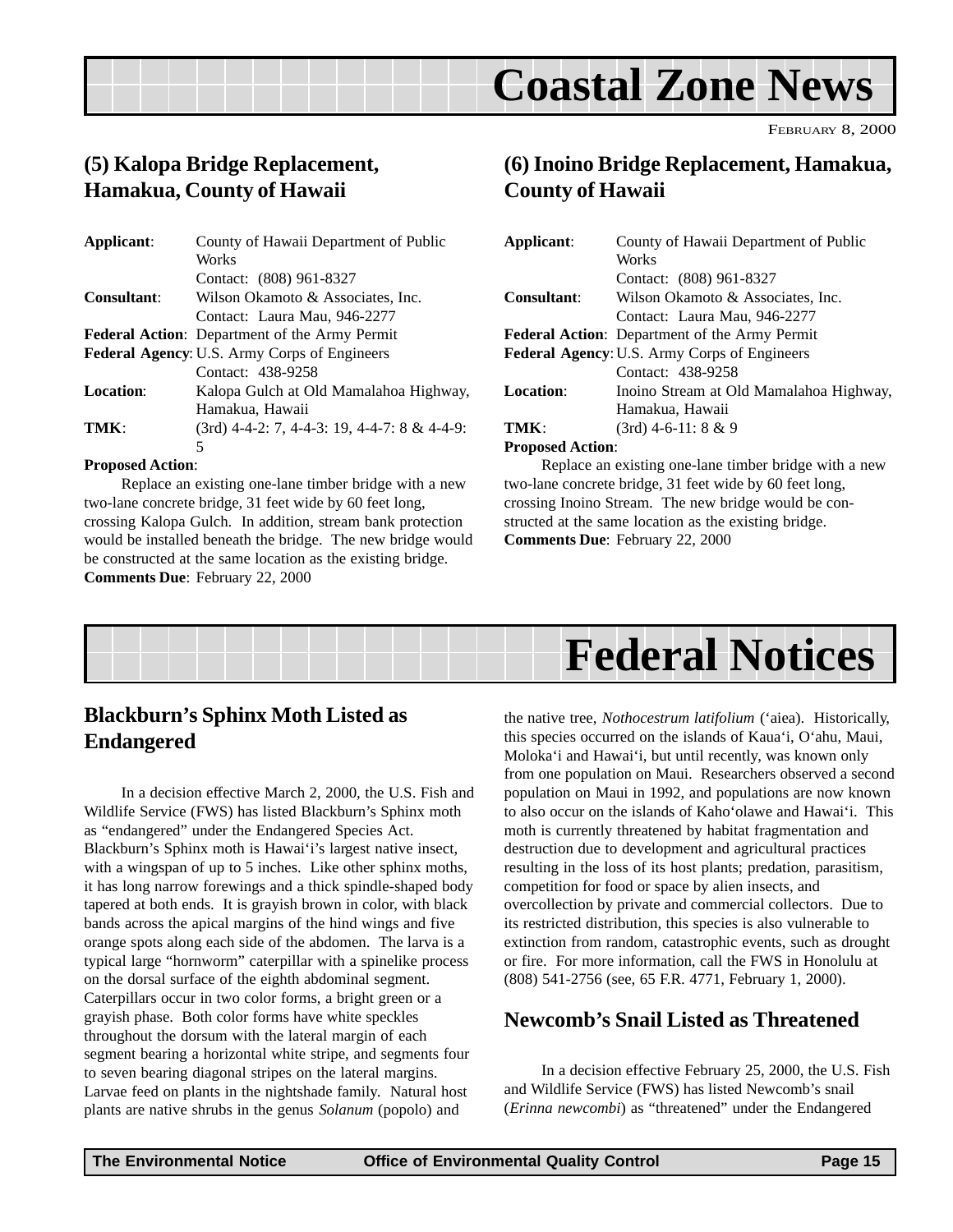# <span id="page-15-0"></span>**Federal Notices**

FEBRUARY 8, 2000

Species Act. Four species of Lymnaeidae snails are native to Hawai'i. Three of these species are found on two or more of the eight main islands. The fourth species, Newcomb's snail, restricted to Kaua'i, is unique among the Hawaiian lymnaeids in that the slender, tapering shape typically associated with lymnaeid shells has been completely lost. The result is a smooth black shell formed by a single, oval whorl about 0.25 inches long and 0.12 inches wide. A similar shell shape is found in a Japanese lymnaeid, but a study of chromosome number shows that Newcomb's snail has evolutionary ties to the rest of the Hawaiian lymnaeids, all of which are derived from North American ancestors. An obligate freshwater species, these snails feed on algae and vegetation growing on submerged rocks. Eggs are attached to submerged rocks or vegetation, and there are no dispersing larval stages; the entire life cycle is tied to the stream system in which the adults live. The specific habitat requirements of Newcomb's snail include fast-flowing perrenial streams with stable overhanging rocks, springs, rock seeps, and waterfalls. The present known range of the snail is limited to six Kaua'i stream systems, with each stream supporting a single population of the snail. For more information, call the FWS in Honolulu at (808) 541-2756 (see, 65 F.R. 4162, January 26, 2000).

## **Kaua'i Cave Animals Listed as Endangered**

In a decision effective February 14, 2000, the U.S. Fish and Wildlife Service (FWS) has listed two animals - the Kaua'i cave wolf spider (*Adelocosa anops*), and the Kaua'i cave amphipod (*Spelaeorchestia koloana*) as "endangered" under the Endangered Species Act. Frank Howarth first discovered the Kaua'i cave wolf spider in 1971 and Willis Gertsch formally described it. This species is a member of the wolf spider family (Lycosidae). Spiders in this family are characterized by a distinct eye pattern, including two particularly large eyes in the middle row. The most conspicuous diagnostic characteristic of the Kaua'i cave wolf spider is its complete lack of eyes. Adults are about ½ to 3/4 inches in total length with a reddish-brown carapace (hard outer covering), pale abdomen, and bright orange legs. The hind margin of each biting jaw bears three large teeth. The tibiae of the two anterior pairs of legs have four pairs of ventral spines, and tarsi and metatarsi of all legs bear unusually long and silky sensory hairs. Although blind, the spider is a predator which can detect the presence of potential food items by touch or by detecting chemical compounds; this species actively stalks its prey. Although predation has not been observed in the field, the spider probably feeds on the Kaua'i

cave amphipod and, to a lesser extent on alien species of arthropods that enter the cave system. Frank Howarth also discovered the Kaua'i cave amphipod in 1971. The amphipod is also distinctive in its lack of eye facets (lenslike division of a compound eye) and pigment and extremely elongate, spiny appendages behind the head. Adult amphipods are 0.25 to 0.4 inches in length and very slender-bodied with a translucent outer layer. It is a detritovore (feeds on organic debris from decomposing plants, animals and fecal material) and has been observed feeding on the rotting roots of tamarind and fig, rotting sticks, branches and other plant material washed into the cave. For more information, call the FWS in Honolulu at (808) 541-2756 (see, 65 F.R. 4162, January 26, 2000).

### **Endangered Species Permits**

The Harold L. Lyon Arboretum of the University of Hawai'i at Manoa is requesting a permit to export 500 seeds of *Achyranthes splendens* var. *rotundata* to Dr. Massimo Marcone, University of Guelph. These seeds were artificially propagated at the Honolulu Botanical Garden Koko Crater site. The export would be for scientific research purposes. Written data, comments or requests for copies of these complete applications or requests for a public hearing should be sent to the U.S. Fish and Wildlife Service, Office of Management Authority, 4401 N. Fairfax Drive, Room 700, Arlington, VA 22203 (see 65 F.R. 3472, January 21, 2000, for more).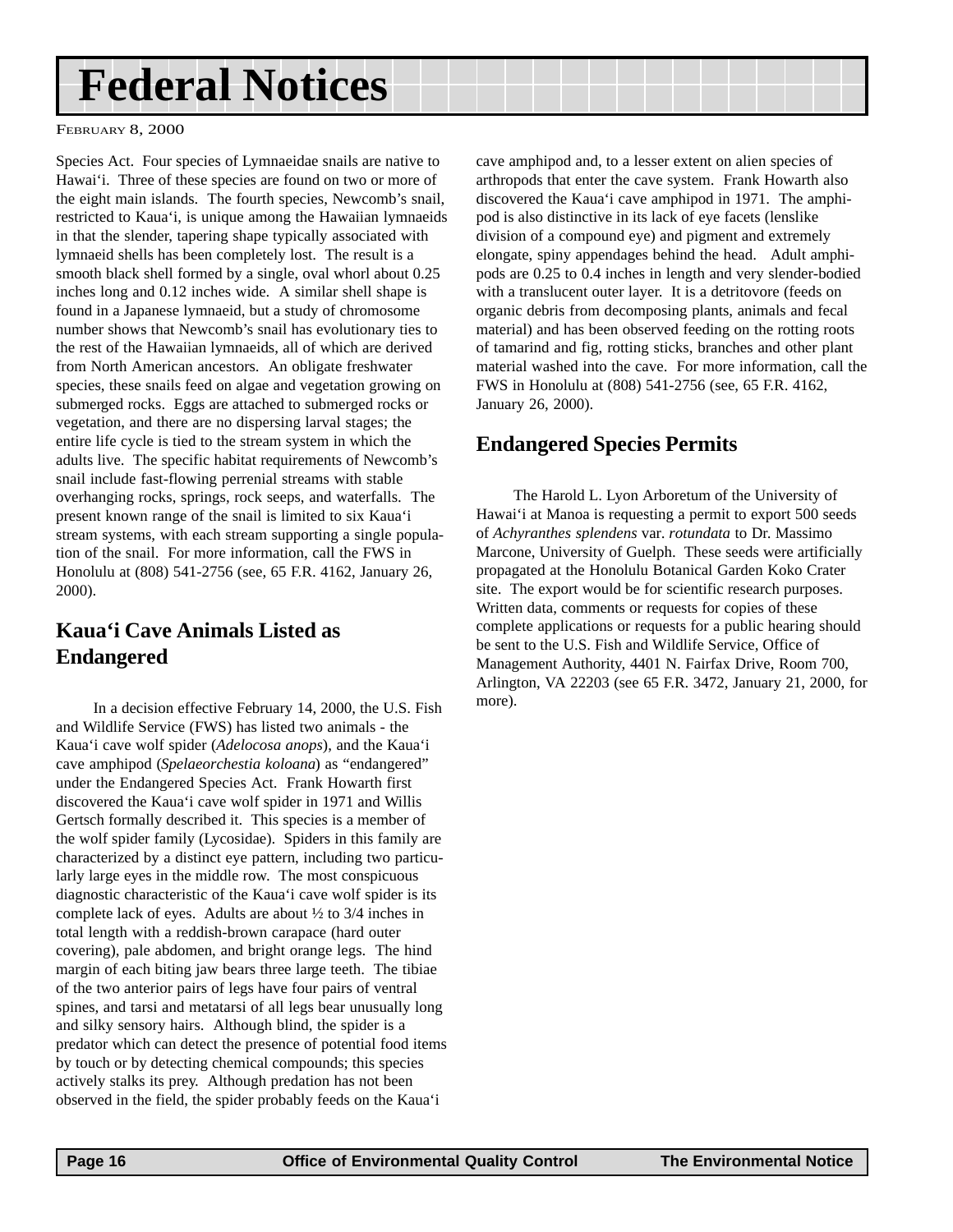# **Environmental Council Notices**

### <span id="page-16-0"></span>**Department of Defense Exemption List**

The Department of Defense has submitted a new exemption list for review and concurrence by the Environmental Council. This list supercedes the Department's 1985 exemption list.

Please send comments by **March 9, 2000** to Mr. Paul Berkowitz, Department of Defense, Office of the Adjutant General, 3949 Diamond Head Road, Honolulu, Hawaii 96816 and to the Environmental Council c/o OEQC.

#### **Comprehensive Exemption List for the Department of Defense**

Pursuant to 11-200-8(a) Hawaii Administrative Rules (HRS), the following types of actions shall generally be declared exempt by the Department of Defense (DOD) from the requirements to prepare an environmental assessment.

*EXEMPTION CLASS #1: Operations, repairs or maintenance of existing structures, facilities, equipment or topographical features, involving negligible or no expansion or change of use beyond that previously existing.*

1. Reroofing.

2. Fumigation and treatment of buildings for pests using pesticides registered by the Department of Agriculture (DOA) and the EPA.

3. Size-for-size repairs to water and sewer lines (not to exceed the Class 1 limitations).

4. Repair of damaged buildings.

5. Exterior painting.

6. Automobile and equipment repair, including sanding and painting, at approved DOD facilities.

7. Weapons firing on approved firing ranges only.

8. Routine flying of helicopters in accordance with applicable governmental regulations.

9. Small unit operation and maneuver of dismounted troops and tactical vehicles (including other equipment) at approved training areas on a daily basis during annual training and inactive duty training.

10. Scheduled or unscheduled maintenance including lubrication and major servicing of vehicles and associated equipment at approved facilities.

11. Moving of equipment to and from maintenance facilities for the purpose of delivery or acceptance of equipment.

*EXEMPTION CLASS #2: Replacement or reconstruction of existing structures and facilities where the new structure will be located generally on the same site and will have substantially the same purpose, capacity, density, height and dimensions as the structure replaced.*

1. Replacement of obsolete buildings.

2. Rehabilitation of buildings.

3. Size-for–size replacement to

water and sewer lines.

4. Replanting of shrubs.

5. Replacement of fences.

6. Resurfacing of existing

pavement.

#### *EXEMPTION CLASS #3:*

*Construction and location of single, new small facilities or structures and the alteration and modification of the same and installation of new, small, equipment and facilities and the alteration and modification of same, including, but not limited to: (a) single-family residences less than 3,500 square feet not in conjunction with the building of two or more such units; (b) multi-unit structures designed for not more than four*

FEBRUARY 8, 2000

*dwelling units if not in conjunction with the building of two or more such structures; (c) stores, offices, and restaurants designed for total occupant load of twenty persons or less per structure, if not in conjunction with the building of two or more such structures; and (d) water, sewage, electrical, gas, telephone, and other essential public utility services extensions to serve such structure or facilities; accessory or appurtenant structures including garages, carports, patios, swimming pools, and fences; and acquisition of utility easements.*

1. Installations of water and/or sewer lines.

2. Construction and installation of guardrails.

3. Minor exterior alterations and modifications to existing buildings or structures.

4. Civil Defense warning sirens.

5. Radio antennas not more than 20 feet above the ground, or not more than 20 feet above the tree, natural formation, or existing manmade structure on which it is mounted, provided that such installations do not occur in the Conservation District.

#### *EXEMPTION CLASS #4: Minor alteration in the conditions of land, water, or vegetation.*

1. Upgrading existing surfaces, such as concrete slabs and trails.

2. Lighting less than 15 feet in height for security, safety, and decorative purposes.

3. Tree trimming.

4. Installation of sprinkler and drip irrigation systems.

5. Mowing and cutting of grass and shrubs.

6. Use of EPA and State DOA approved pesticides and herbicides under the supervision of certified applicators for spot or test plot applications within specified areas.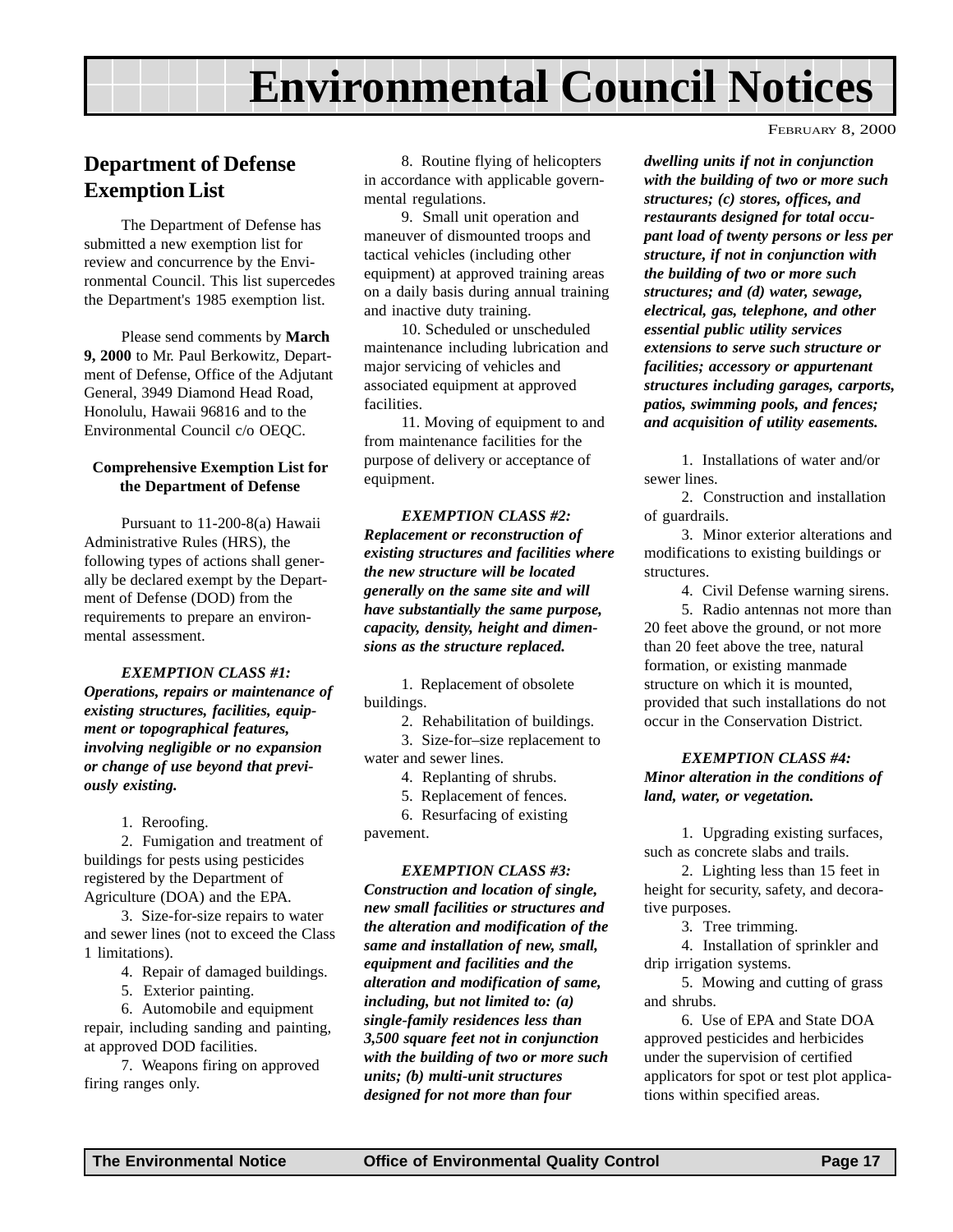# <span id="page-17-0"></span>**Environmental Council Notices**

FEBRUARY 8, 2000

7. Landscaping alongside roadways and buildings.

8. Small-scale native re-vegetation/habitat enhancement projects.

9. Fertilizing of vegetation.

10. Clearing non-native (alien) vegetation and noxious weeds.

11. Conducting minor animal pest control (rodents, insects, deer, goats, etc.).

12. Construction of fenced exclosures (for conservation of biodiversity) 5 acres or less.

*EXEMPTION CLASS #5: Basic data collection, research, experimental management, and resource evaluation activities which do not result in a serious or major disturbance to an environmental resource.*

1. Biological and ecological study and survey.

2. Native plant seed collection and propagation for habitat restoration.

#### *EXEMPTION CLASS #6: Construction or placement of minor structures accessory to existing facilities.*

1. Minor building additions.

2. Extensions of roof.

3. Construction of walkways and sidewalks.

4. Construction or placement of concrete slabs for tents in approved training areas.

#### *EXEMPTION CLASS #7: Interior alterations involving things such as partitions, plumbing, and electrical conveyances.*

1. Interior alterations and renovations to DOD buildings.

2. Addition or removal of partitions.

3. Painting.

4. Installation of electrical service.

5. Installation of Intrusion Detection System.

6. Installation of ventilators or air conditioning.

7. Installation of fire Alarm System.

8. Installation of fire sprinkler system.

9. Floor and ceiling covering.

*EXEMPTION CLASS #8: Demolition of structures, except those structures located on any historic site as designated in the national register or Hawaii register as provided for in the National Historic Preservation Act of 1966, Public Law 89-665, 16 U.S.C. 470, as amended, or Chapter 6E, HRS.*

1. Demolition of DOD structures, except those on any historic site.

#### *EXEMPTION CLASS #9: Zoning variances except shoreline setback variances.*

1. Zoning variances of DOD properties except shoreline setback variances.

#### *EXEMPTION CLASS #10: Continuing administrative activities,*

*including but not limited to purchases of supplies and personnel-related actions.*

- 1. Purchase of normal supplies.
- 2. Hiring and/or firing of work
- force.

3. Annual and weekend training for National Guard personnel.

4. Purchase of motor vehicles and equipment.

5. Unit recruiting drives including displays and publicity programs for National Guard personnel.

6. Movement of National Guard personnel during Annual Training (Schofield and Pohakuloa Training Area).

7. Unit training on Continental United States for National Guard Personnel.

8. Attendance at military schools (Continental United States and Hawaii).